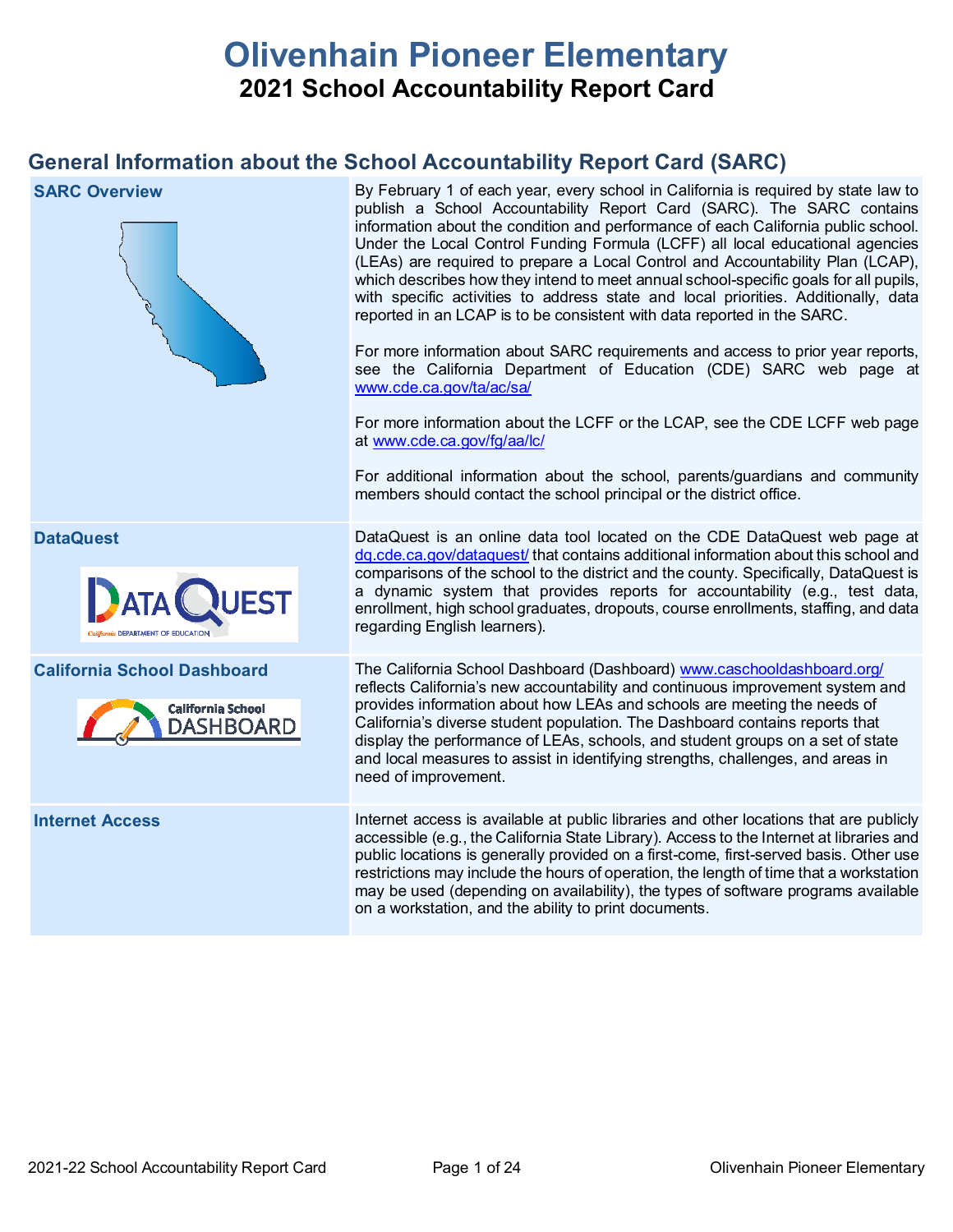## **2021-22 School Contact Information**

| <b>School Name</b>                                 | <b>Olivenhain Pioneer Elementary</b> |
|----------------------------------------------------|--------------------------------------|
| <b>Street</b>                                      | 8000 Calle Acervo                    |
| City, State, Zip                                   | Carlsbad, CA 92009                   |
| <b>Phone Number</b>                                | (760) 943-2000                       |
| <b>Principal</b>                                   | <b>Beth Cameron</b>                  |
| <b>Email Address</b>                               | beth.cameron@eusd.net                |
| <b>School Website</b>                              | https://olivenhainpioneer.eusd.net/  |
| County-District-School (CDS) Code 37 68080 6112445 |                                      |

| 2021-22 District Contact Information |                                                         |  |  |  |
|--------------------------------------|---------------------------------------------------------|--|--|--|
| <b>District Name</b>                 | <b>Encinitas Union Elementary School District</b>       |  |  |  |
| <b>Phone Number</b>                  | 760.944.4300                                            |  |  |  |
| Superintendent                       | Andrée Grey                                             |  |  |  |
| <b>Email Address</b>                 | Andrée.Grey@eusd.net                                    |  |  |  |
| <b>District Website Address</b>      | https://www.eusd.net/our-district/school-accountability |  |  |  |

#### **2021-22 School Overview**

The Olivenhain Pioneer Elementary School serves approximately 588 Kindergarten through sixth grade students from the town of Olivenhain and from the cities of Encinitas and South Carlsbad. Olivenhain Pioneer Elementary School teachers and staff are dedicated to ensuring the academic success of every student and providing a safe and engaging learning experience. The school has developed educational programs designed to provide students the opportunity to explore their creativity while developing a strong academic foundation. The commitment of Olivenhain Pioneer Elementary School's staff, parents, and community to excellence for their students has resulted in the school being selected as an Apple Distinguished School for 2017-22, the California Service-Learning Leader Award, and the California Business for Education Excellence Foundation Award and California Distinguished School Award.

Our families and community are an integral part of our school's success. Parents are supporting the school and as of December 1, 2021 they are returning to campus to volunteer with teachers and on the playground engaging in meaningful work. We encourage you to get involved with any of the invaluable committees already in action. Our School Site Council (SSC), Parent Teacher Association (PTA) and Encinitas Education Foundation (EEF) groups offer opportunities for rewarding involvement. We also have many opportunities for parents to volunteer when they have limited time.

Our Vision: At Olivenhain Pioneer Elementary School, our children will be well-adjusted, self-confident knowledgeable 21st Century problem solvers. We have developed an integrated approach to instruction with our STREAM emphasis. The competent and enthusiastic staff is committed to working collaboratively in order to sustain a school of high performance learning within a nurturing environment. At OPE we integrate technology, science and the arts throughout our academically rigorous program. As a school community, we foster each child's potential to become an ethical and compassionate member of society, life-long learner, effective communicator, creative thinker, and responsible citizen and leader.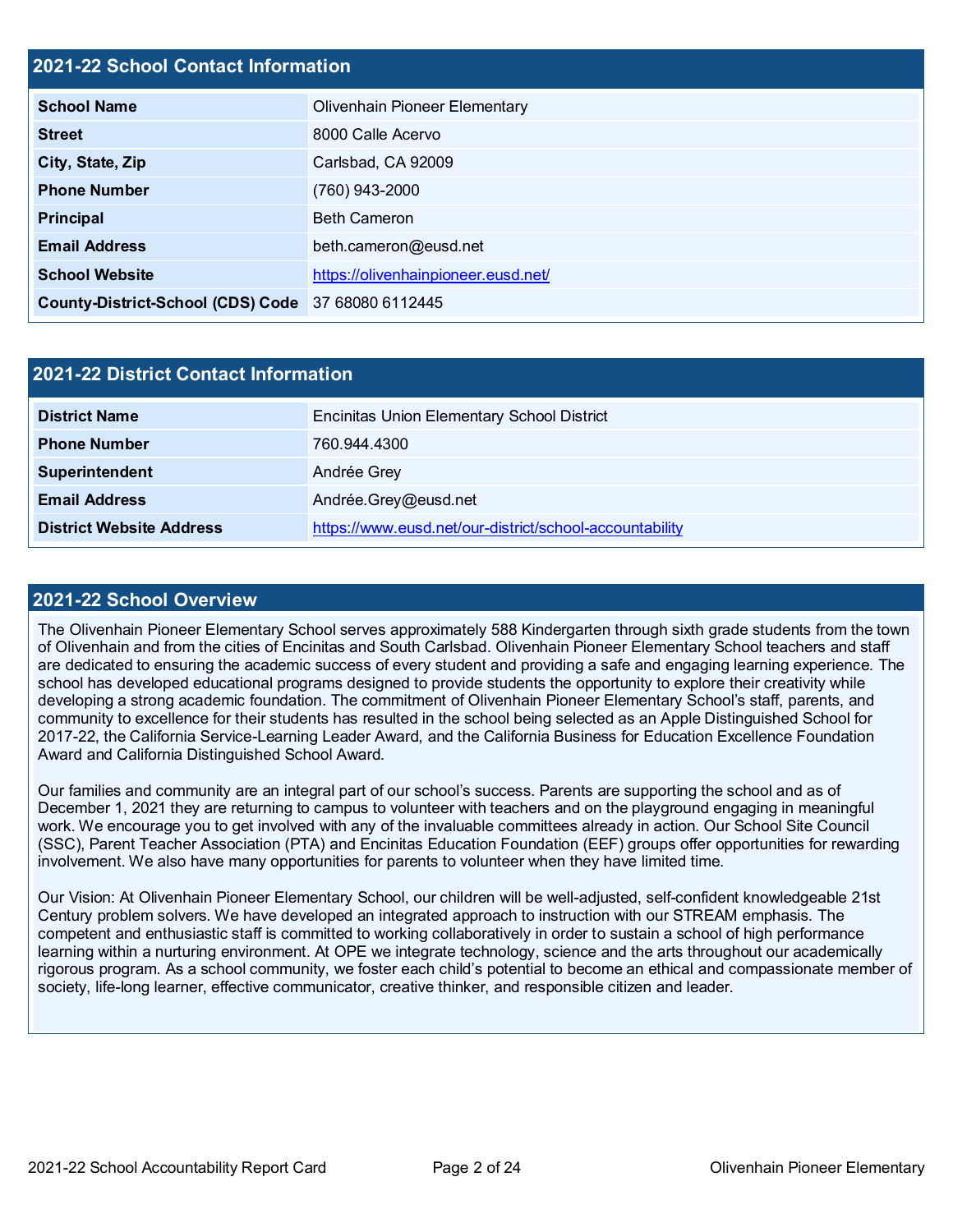## **About this School**

| 2020-21 Student Enrollment by Grade Level |                           |  |  |  |
|-------------------------------------------|---------------------------|--|--|--|
| <b>Grade Level</b>                        | <b>Number of Students</b> |  |  |  |
| Kindergarten                              | 55                        |  |  |  |
| Grade 1                                   | 64                        |  |  |  |
| Grade 2                                   | 66                        |  |  |  |
| Grade 3                                   | 74                        |  |  |  |
| Grade 4                                   | 81                        |  |  |  |
| Grade 5                                   | 65                        |  |  |  |
| Grade 6                                   | 81                        |  |  |  |
| <b>Total Enrollment</b>                   | 486                       |  |  |  |

## **2020-21 Student Enrollment by Student Group**

| <b>Student Group</b>                   | <b>Percent of Total Enrollment</b> |
|----------------------------------------|------------------------------------|
| Female                                 | 41.8                               |
| <b>Male</b>                            | 58.2                               |
| American Indian or Alaska Native       | 0.6                                |
| Asian                                  | 3.7                                |
| <b>Black or African American</b>       | 0.8                                |
| <b>Filipino</b>                        | 0.6                                |
| <b>Hispanic or Latino</b>              | 6.6                                |
| Native Hawaiian or Pacific Islander    | 0.2                                |
| <b>Two or More Races</b>               | 6.4                                |
| White                                  | 78.6                               |
| <b>English Learners</b>                | 1.4                                |
| <b>Socioeconomically Disadvantaged</b> | 5.8                                |
| <b>Students with Disabilities</b>      | 12.3                               |

## **A. Conditions of Learning State Priority: Basic**

The SARC provides the following information relevant to the State priority: Basic (Priority 1):

- Degree to which teachers are appropriately assigned and fully credentialed in the subject area and for the pupils they are teaching;
- Pupils have access to standards-aligned instructional materials; and
- School facilities are maintained in good repair

Note: For more information refer to the Updated Teacher Equity Definitions web page at<https://www.cde.ca.gov/pd/ee/teacherequitydefinitions.asp>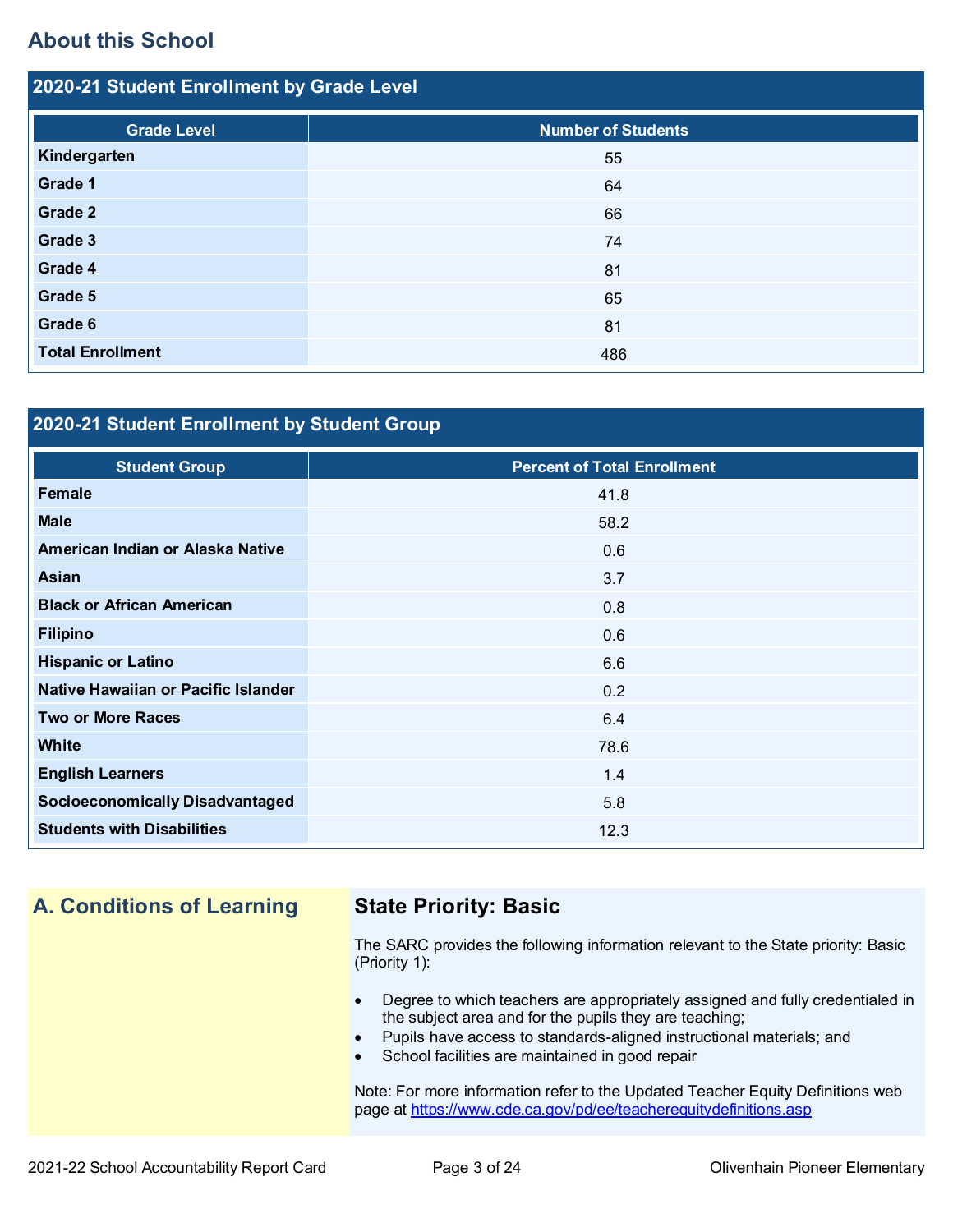| 2019-20 Teacher Preparation and Placement                                                       |         |  |  |
|-------------------------------------------------------------------------------------------------|---------|--|--|
| <b>Authorization/Assignment</b>                                                                 | 2019-20 |  |  |
| Fully (Preliminary or Clear) Credentialed for Subject and Student Placement (properly assigned) |         |  |  |
| <b>Intern Credential Holders Properly Assigned</b>                                              |         |  |  |
| Teachers Without Credentials and Misassignments ("ineffective" under ESSA)                      |         |  |  |
| Credentialed Teachers Assigned Out-of-Field ("out-of-field" under ESSA)                         |         |  |  |
| <b>Unknown</b>                                                                                  |         |  |  |
| <b>Total Teaching Positions</b>                                                                 |         |  |  |

Note: The data in this table is based on Full Time Equivalent (FTE) status. One FTE equals one staff member working full time; one FTE could also represent two staff members who each work 50 percent of full time. Additionally, an assignment is defined as a position that an educator is assigned to based on setting, subject, and grade level. An authorization is defined as the services that an educator is authorized to provide to students.

## **2019-20 Teachers Without Credentials and Misassignments (considered "ineffective" under ESSA)**

| Authorization/Assignment                                     | 2019-20 |
|--------------------------------------------------------------|---------|
| <b>Permits and Waivers</b>                                   |         |
| <b>Misassignments</b>                                        |         |
| <b>Vacant Positions</b>                                      |         |
| <b>Total Teachers Without Credentials and Misassignments</b> |         |

## **2019-20 Credentialed Teachers Assigned Out-of-Field (considered "out-of-field" under ESSA)**

| <b>Indicator</b>                                              | 2019-20 |
|---------------------------------------------------------------|---------|
| <b>Credentialed Teachers Authorized on a Permit or Waiver</b> |         |
| <b>Local Assignment Options</b>                               |         |
| <b>Total Out-of-Field Teachers</b>                            |         |

## **2019-20 Class Assignments**

| <b>Indicator</b>                                                                                                                                    | 2019-20 |
|-----------------------------------------------------------------------------------------------------------------------------------------------------|---------|
| <b>Misassignments for English Learners</b><br>(a percentage of all the classes with English learners taught by teachers that are misassigned)       |         |
| No credential, permit or authorization to teach<br>(a percentage of all the classes taught by teachers with no record of an authorization to teach) |         |

| 2021-22 Quality, Currency, Availability of Textbooks and Other Instructional Materials |  |  |  |  |  |
|----------------------------------------------------------------------------------------|--|--|--|--|--|
| Year and month in which the data were collected<br>September, 2021                     |  |  |  |  |  |
|                                                                                        |  |  |  |  |  |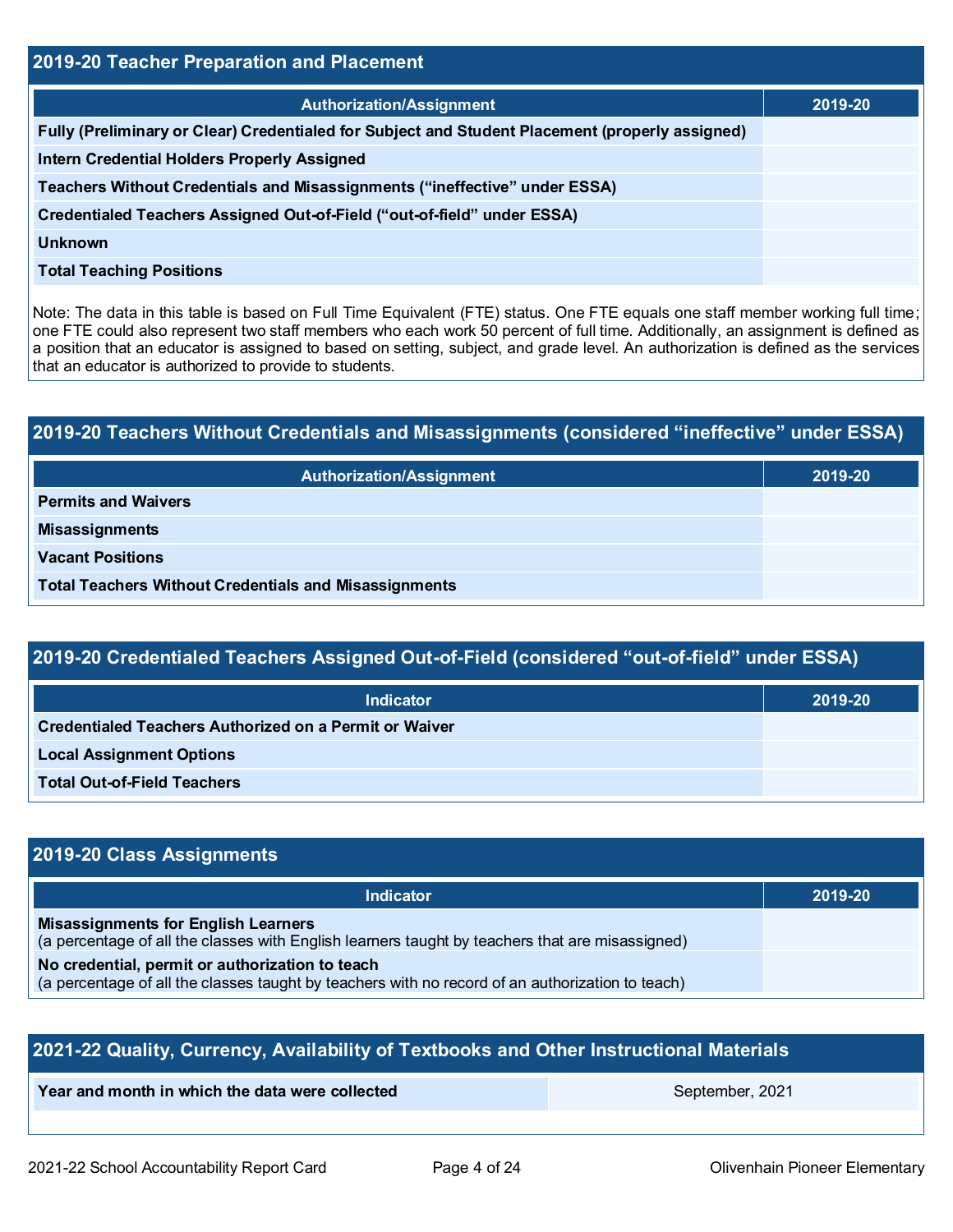| <b>Subject</b>                | Textbooks and Other Instructional Materials/year of<br><b>Adoption</b> | <b>From</b><br><b>Most</b><br><b>Recent</b><br><b>Adoption</b> | <b>Percent</b><br><b>Students</b><br><b>Lacking Own</b><br><b>Assigned</b><br>Copy |
|-------------------------------|------------------------------------------------------------------------|----------------------------------------------------------------|------------------------------------------------------------------------------------|
| <b>Reading/Language Arts</b>  | National Geographic/2017                                               | Yes                                                            | 0                                                                                  |
| <b>Mathematics</b>            | Scott Foresman-Addison Wesley/2009                                     | Yes                                                            | $\Omega$                                                                           |
| <b>Science</b>                | Houghton Mifflin/2007                                                  | Yes                                                            | 0                                                                                  |
| <b>History-Social Science</b> | Harcourt/2006                                                          | Yes                                                            | 0                                                                                  |

## **School Facility Conditions and Planned Improvements**

District maintenance supervisors are proactive and conduct inspections at school sites on a continual basis. Repairs necessary to keep the school in good repair and working order are completed in a timely manner. A work order process is used to ensure efficient service and that emergency repairs are given the highest priority. District maintenance has indicated that 100% of all toilets on school grounds are in working order.

Cleanliness at Olivenhain Pioneer is maintained by the three custodians who work at the school site throughout the week. These custodians include a full time staff member who takes great pride in the appearance of our school. This can be seen from the time you walk on to our campus. During 2010-11, the roof was repaired and a new playground was added.

All schools within the Encinitas Union School District will have various site upgrades during the next 3-5 years based on the Capital Facilities and Technology Plan submitted as a component of Proposition P that was passed by the voters in November 2010.The school had all carpeting replaced in 2020. The school will be painted and wooden trellises will be repaired in the summer of 2022.

#### **Year and month of the most recent FIT report** February 2021

| <b>System Inspected</b>                                                | <b>Rate</b><br>Good | Rate  <br>Fair | Rate<br>Poor | <b>Repair Needed and Action Taken or Planned</b> |
|------------------------------------------------------------------------|---------------------|----------------|--------------|--------------------------------------------------|
| <b>Systems:</b><br>Gas Leaks, Mechanical/HVAC, Sewer                   | X                   |                |              |                                                  |
| Interior:<br><b>Interior Surfaces</b>                                  |                     | X              |              | Ceiling tiles with previous water stains         |
| <b>Cleanliness:</b><br>Overall Cleanliness, Pest/Vermin Infestation    | X                   |                |              |                                                  |
| <b>Electrical</b>                                                      | $\times$            |                |              |                                                  |
| <b>Restrooms/Fountains:</b><br>Restrooms, Sinks/ Fountains             | $\times$            |                |              |                                                  |
| Safety:<br>Fire Safety, Hazardous Materials                            | $\times$            |                |              |                                                  |
| Structural:<br><b>Structural Damage, Roofs</b>                         | X                   |                |              | Roofing tiles need to be replaced                |
| External:<br>Playground/School Grounds, Windows/<br>Doors/Gates/Fences | $\times$            |                |              |                                                  |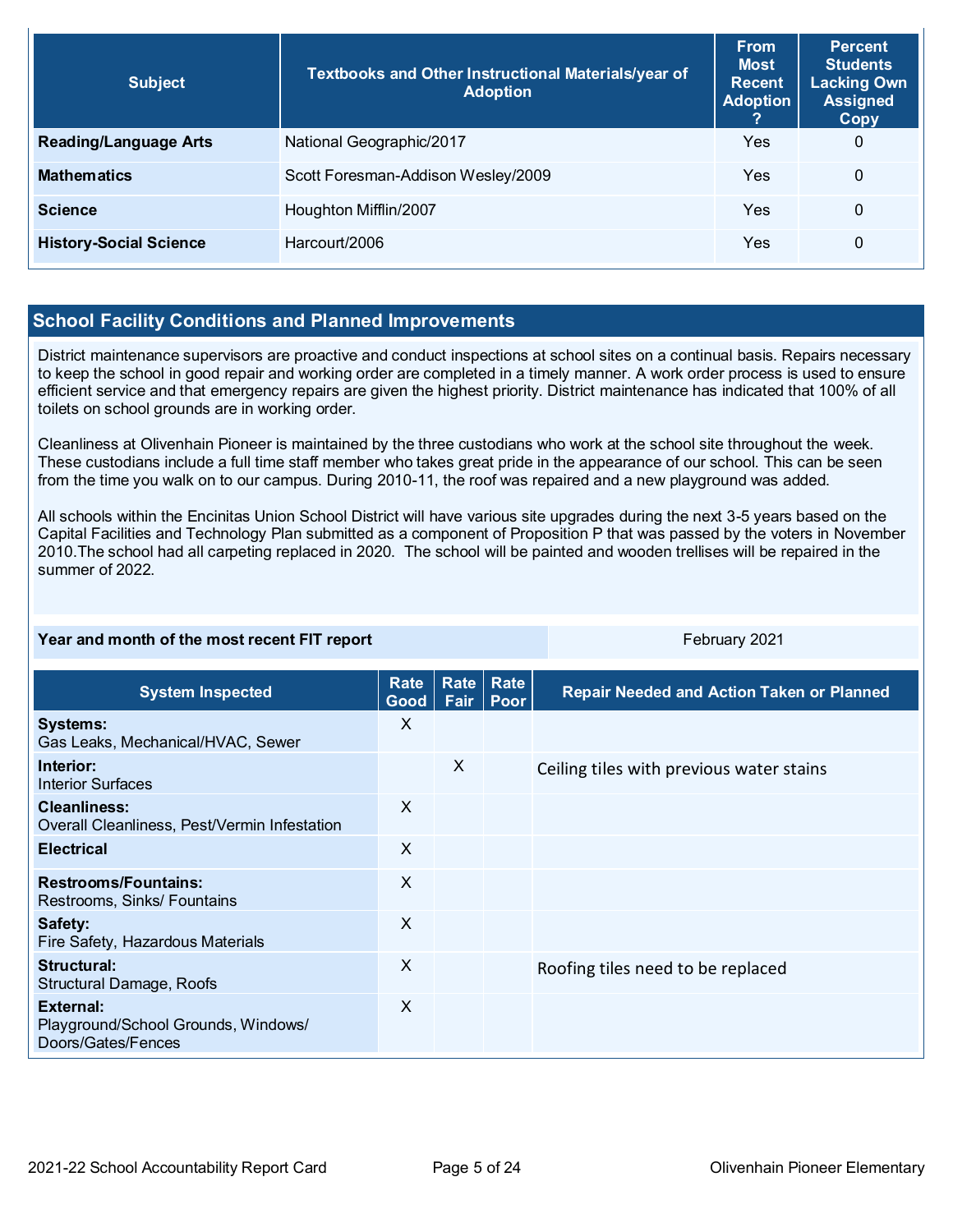| <b>Overall Facility Rate</b> |      |      |             |
|------------------------------|------|------|-------------|
| <b>Exemplary</b>             | Good | Fair | <b>Poor</b> |
|                              |      |      |             |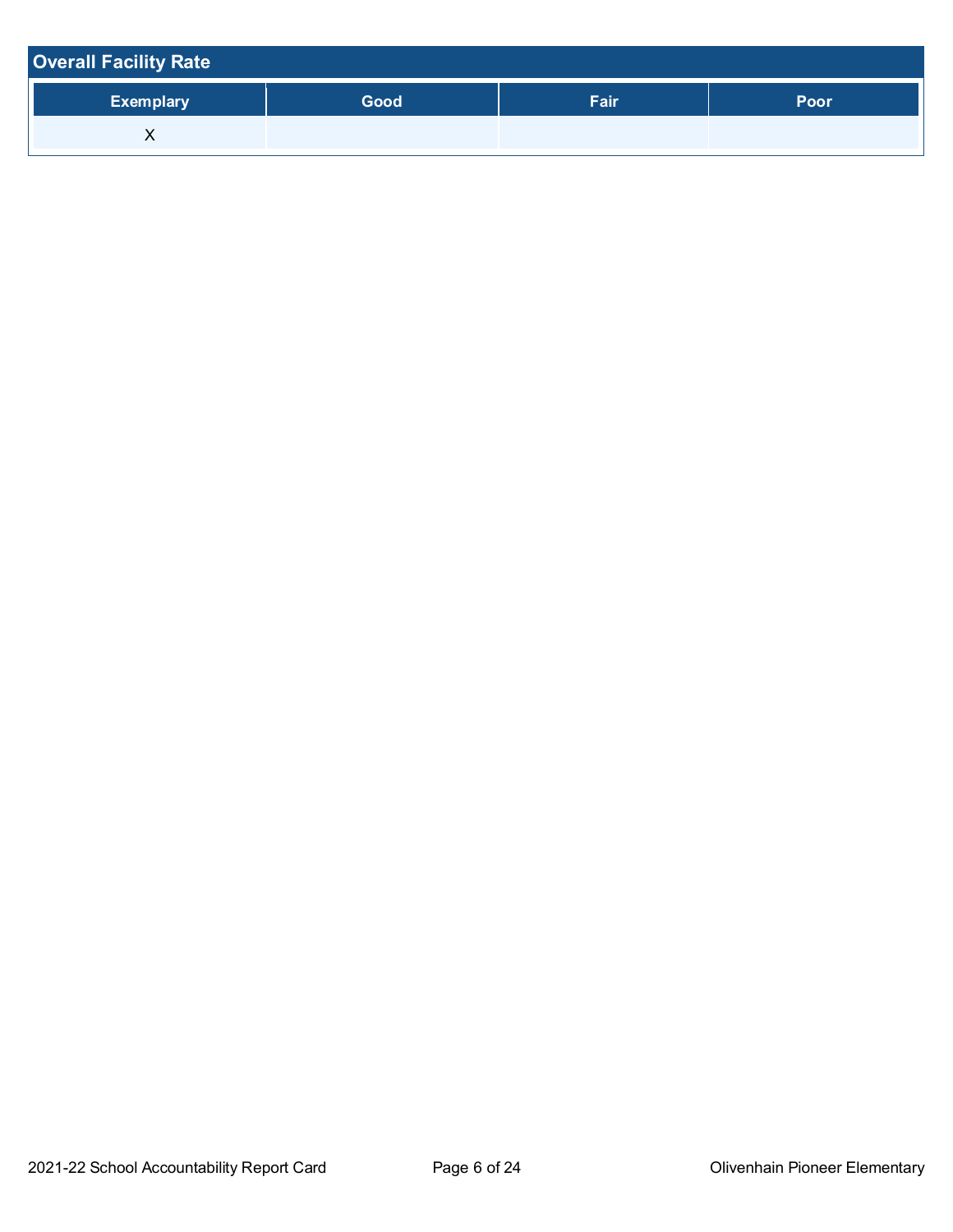## **B. Pupil Outcomes State Priority: Pupil Achievement**

The SARC provides the following information relevant to the State priority: Pupil Achievement (Priority 4):

#### **Statewide Assessments**

(i.e., California Assessment of Student Performance and Progress [CAASPP] System includes the Smarter Balanced Summative Assessments for students in the general education population and the California Alternate Assessments [CAAs] for English language arts/literacy [ELA] and mathematics given in grades three through eight and grade eleven. Only eligible students may participate in the administration of the CAAs. CAAs items are aligned with alternate achievement standards, which are linked with the Common Core State Standards [CCSS] for students with the most significant cognitive disabilities).

The CAASPP System encompasses the following assessments and student participation requirements:

- 1. **Smarter Balanced Summative Assessments and CAAs for ELA** in grades three through eight and grade eleven.
- 2. **Smarter Balanced Summative Assessments and CAAs for mathematics** in grades three through eight and grade eleven.
- 3. **California Science Test (CAST) and CAAs for Science** in grades five, eight, and once in high school (i.e., grade ten, eleven, or twelve).

#### **SARC Reporting in the 2020-2021 School Year Only**

Where the most viable option, LEAs were required to administer the statewide summative assessment in ELA and mathematics. Where a statewide summative assessment was not the most viable option for the LEA (or for one or more gradelevel[s] within the LEA) due to the pandemic, LEAs were allowed to report results from a different assessment that met the criteria established by the State Board of Education (SBE) on March 16, 2021. The assessments were required to be:

- Aligned with CA CCSS for ELA and mathematics;
- Available to students in grades 3 through 8, and grade 11; and
- Uniformly administered across a grade, grade span, school, or district to all eligible students.

#### **Options**

Note that the CAAs could only be administered in-person following health and safety requirements. If it was not viable for the LEA to administer the CAAs in person with health and safety guidelines in place, the LEA was directed to not administer the tests. There were no other assessment options available for the CAAs. Schools administered the Smarter Balanced Summative Assessments for ELA and mathematics, other assessments that meet the SBE criteria, or a combination of both, and they could only choose one of the following:

- Smarter Balanced ELA and mathematics summative assessments;
- Other assessments meeting the SBE criteria; or
- Combination of Smarter Balanced ELA and mathematics summative assessments and other assessments.

The percentage of students who have successfully completed courses that satisfy the requirements for entrance to the University of California and the California State University, or career technical education sequences or programs of study.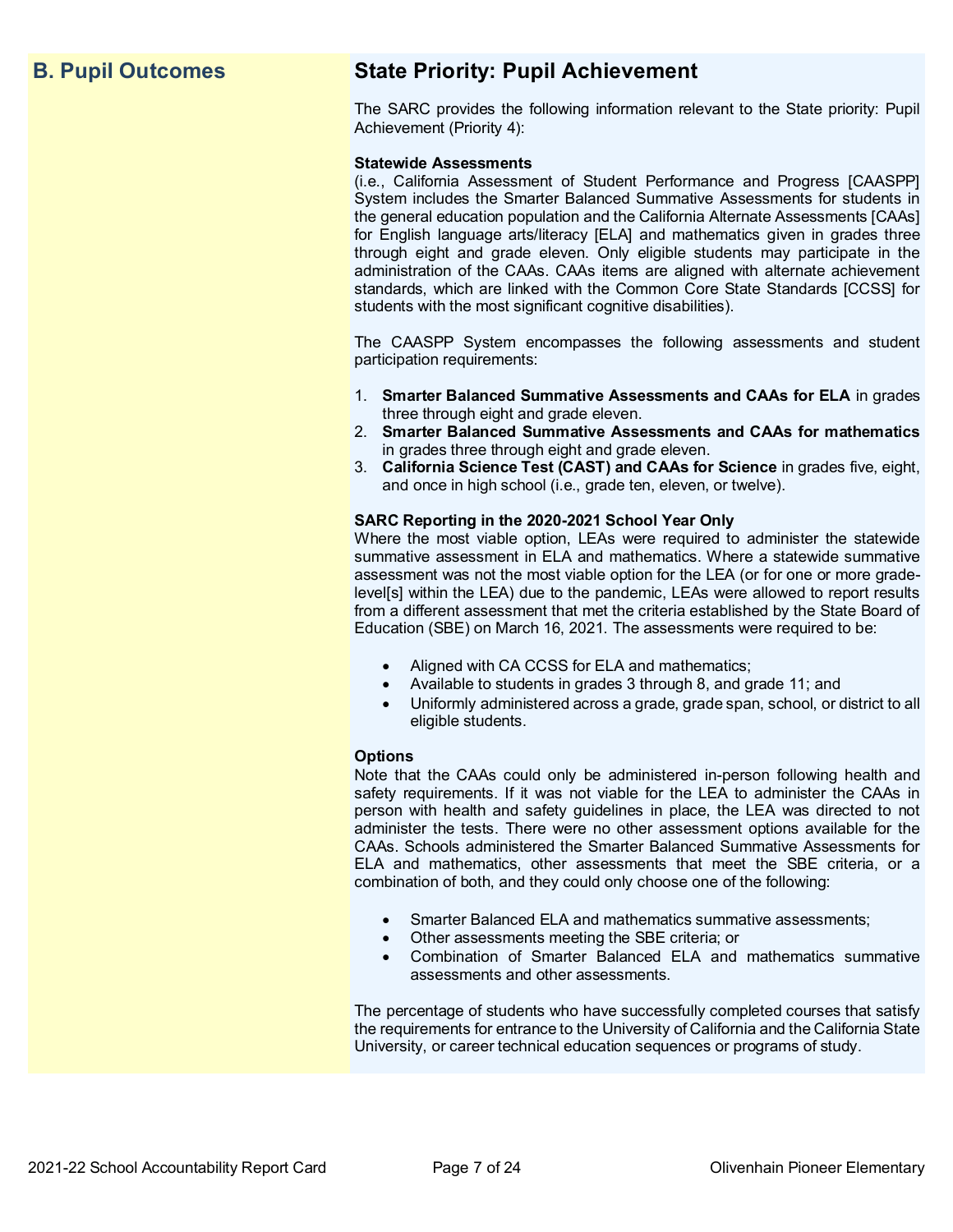## **Percentage of Students Meeting or Exceeding the State Standard on CAASPP**

This table displays CAASPP test results in ELA and mathematics for all students grades three through eight and grade eleven taking and completing a state-administered assessment.

The 2019-2020 data cells with N/A values indicate that the 2019-2020 data are not available due to the COVID-19 pandemic and resulting summative test suspension. The Executive Order N-30-20 was issued which waived the assessment, accountability, and reporting requirements for the 2019-2020 school year.

The 2020-2021 data cells have N/A values because these data are not comparable to other year data due to the COVID-19 pandemic during the 2020-2021 school year. Where the CAASPP assessments in ELA and/or mathematics is not the most viable option, the LEAs were allowed to administer local assessments. Therefore, the 2020-2021 data between school years for the school, district, state are not an accurate comparison. As such, it is inappropriate to compare results of the 2020-2021 school year to other school years.

| <b>Subject</b>                                                       | <b>School</b><br>2019-20 | <b>School</b><br>2020-21 | <b>District</b><br>2019-20 | <b>District</b><br>2020-21 | <b>State</b><br>2019-20 | <b>State</b><br>2020-21 |
|----------------------------------------------------------------------|--------------------------|--------------------------|----------------------------|----------------------------|-------------------------|-------------------------|
| <b>English Language Arts/Literacy</b><br>$\left($ grades 3-8 and 11) | N/A                      | N/A                      | N/A                        | N/A                        | N/A                     | N/A                     |
| <b>Mathematics</b><br>$(grades 3-8 and 11)$                          | N/A                      | N/A                      | N/A                        | N/A                        | N/A                     | N/A                     |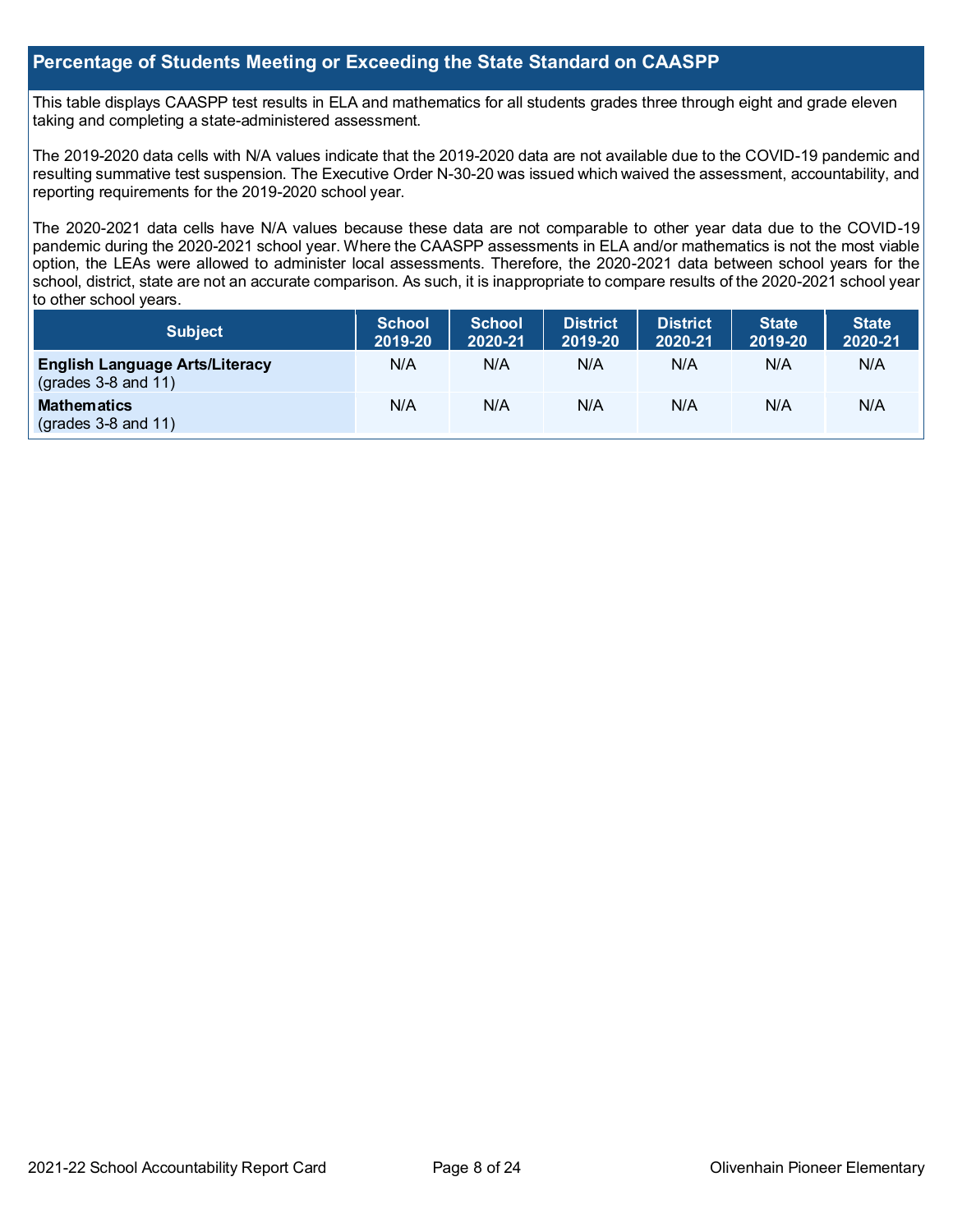## **2020-21 CAASPP Test Results in ELA by Student Group**

This table displays CAASPP test results in ELA by student group for students grades three through eight and grade eleven taking and completing a state-administered assessment. The CDE will populate this table for schools in cases where the school administered the CAASPP assessment. In cases where the school administered a local assessment instead of CAASPP, the CDE will populate this table with "NT" values, meaning this school did not test students using the CAASPP. See the local assessment(s) table for more information.

| <b>CAASPP</b><br><b>Student Groups</b>               | <b>CAASPP</b><br><b>Total</b><br><b>Enrollment</b> | <b>CAASPP</b><br><b>Number</b><br><b>Tested</b> | <b>CAASPP</b><br><b>Percent</b><br><b>Tested</b> | <b>CAASPP</b><br><b>Percent</b><br><b>Not Tested</b> | <b>CAASPP</b><br><b>Percent</b><br>Met or<br><b>Exceeded</b> |
|------------------------------------------------------|----------------------------------------------------|-------------------------------------------------|--------------------------------------------------|------------------------------------------------------|--------------------------------------------------------------|
| <b>All Students</b>                                  | 306                                                | <b>NT</b>                                       | <b>NT</b>                                        | <b>NT</b>                                            | <b>NT</b>                                                    |
| <b>Female</b>                                        | 131                                                | <b>NT</b>                                       | <b>NT</b>                                        | <b>NT</b>                                            | <b>NT</b>                                                    |
| <b>Male</b>                                          | 175                                                | <b>NT</b>                                       | <b>NT</b>                                        | <b>NT</b>                                            | <b>NT</b>                                                    |
| American Indian or Alaska Native                     | $\hspace{0.05cm}$ – $\hspace{0.05cm}$              | <b>NT</b>                                       | <b>NT</b>                                        | <b>NT</b>                                            | <b>NT</b>                                                    |
| <b>Asian</b>                                         | 11                                                 | <b>NT</b>                                       | <b>NT</b>                                        | <b>NT</b>                                            | <b>NT</b>                                                    |
| <b>Black or African American</b>                     | $\overline{\phantom{a}}$                           | <b>NT</b>                                       | <b>NT</b>                                        | <b>NT</b>                                            | <b>NT</b>                                                    |
| <b>Filipino</b>                                      | $\overline{\phantom{a}}$                           | <b>NT</b>                                       | <b>NT</b>                                        | <b>NT</b>                                            | <b>NT</b>                                                    |
| <b>Hispanic or Latino</b>                            | 20                                                 | <b>NT</b>                                       | <b>NT</b>                                        | <b>NT</b>                                            | <b>NT</b>                                                    |
| Native Hawaiian or Pacific Islander                  | $\overline{\phantom{a}}$                           | <b>NT</b>                                       | <b>NT</b>                                        | <b>NT</b>                                            | <b>NT</b>                                                    |
| <b>Two or More Races</b>                             | 26                                                 | <b>NT</b>                                       | <b>NT</b>                                        | <b>NT</b>                                            | <b>NT</b>                                                    |
| <b>White</b>                                         | 241                                                | <b>NT</b>                                       | <b>NT</b>                                        | <b>NT</b>                                            | <b>NT</b>                                                    |
| <b>English Learners</b>                              | $\overline{\phantom{a}}$                           | <b>NT</b>                                       | <b>NT</b>                                        | <b>NT</b>                                            | <b>NT</b>                                                    |
| <b>Foster Youth</b>                                  | $\hspace{0.05cm}$ – $\hspace{0.05cm}$              | <b>NT</b>                                       | <b>NT</b>                                        | <b>NT</b>                                            | <b>NT</b>                                                    |
| <b>Homeless</b>                                      | $\mathbf 0$                                        | $\mathbf 0$                                     | $\mathbf 0$                                      | $\overline{0}$                                       | $\mathbf 0$                                                  |
| <b>Military</b>                                      | $\overline{\phantom{a}}$                           | <b>NT</b>                                       | <b>NT</b>                                        | <b>NT</b>                                            | <b>NT</b>                                                    |
| <b>Socioeconomically Disadvantaged</b>               | 21                                                 | <b>NT</b>                                       | <b>NT</b>                                        | <b>NT</b>                                            | <b>NT</b>                                                    |
| <b>Students Receiving Migrant Education Services</b> | $\mathbf 0$                                        | $\mathbf 0$                                     | $\mathbf 0$                                      | $\mathbf 0$                                          | $\mathbf 0$                                                  |
| <b>Students with Disabilities</b>                    | 48                                                 | <b>NT</b>                                       | <b>NT</b>                                        | <b>NT</b>                                            | <b>NT</b>                                                    |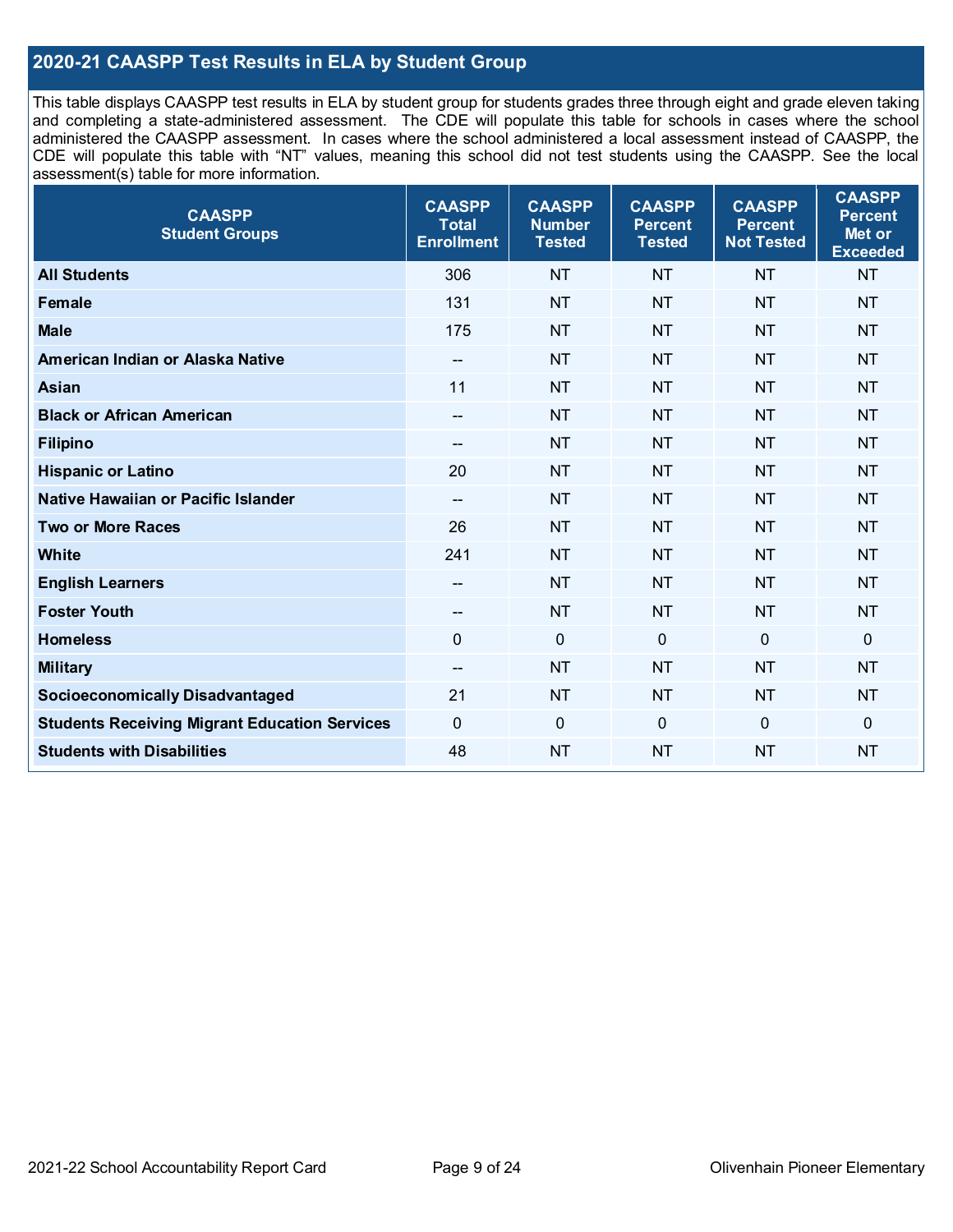## **2020-21 CAASPP Test Results in Math by Student Group**

This table displays CAASPP test results in Math by student group for students grades three through eight and grade eleven taking and completing a state-administered assessment. The CDE will populate this table for schools in cases where the school administered the CAASPP assessment. In cases where the school administered a local assessment instead of CAASPP, the CDE will populate this table with "NT" values, meaning this school did not test students using the CAASPP. See the local assessment(s) table for more information.

| <b>CAASPP</b><br><b>Student Groups</b>               | <b>CAASPP</b><br><b>Total</b><br><b>Enrollment</b> | <b>CAASPP</b><br><b>Number</b><br><b>Tested</b> | <b>CAASPP</b><br><b>Percent</b><br><b>Tested</b> | <b>CAASPP</b><br><b>Percent</b><br><b>Not Tested</b> | <b>CAASPP</b><br><b>Percent</b><br>Met or<br><b>Exceeded</b> |
|------------------------------------------------------|----------------------------------------------------|-------------------------------------------------|--------------------------------------------------|------------------------------------------------------|--------------------------------------------------------------|
| <b>All Students</b>                                  | 306                                                | <b>NT</b>                                       | <b>NT</b>                                        | <b>NT</b>                                            | <b>NT</b>                                                    |
| <b>Female</b>                                        | 131                                                | <b>NT</b>                                       | <b>NT</b>                                        | <b>NT</b>                                            | <b>NT</b>                                                    |
| <b>Male</b>                                          | 175                                                | <b>NT</b>                                       | <b>NT</b>                                        | <b>NT</b>                                            | <b>NT</b>                                                    |
| American Indian or Alaska Native                     | $\overline{\phantom{a}}$                           | <b>NT</b>                                       | <b>NT</b>                                        | <b>NT</b>                                            | <b>NT</b>                                                    |
| <b>Asian</b>                                         | 11                                                 | <b>NT</b>                                       | <b>NT</b>                                        | <b>NT</b>                                            | <b>NT</b>                                                    |
| <b>Black or African American</b>                     | $\overline{\phantom{a}}$                           | <b>NT</b>                                       | <b>NT</b>                                        | <b>NT</b>                                            | <b>NT</b>                                                    |
| <b>Filipino</b>                                      | --                                                 | <b>NT</b>                                       | <b>NT</b>                                        | <b>NT</b>                                            | <b>NT</b>                                                    |
| <b>Hispanic or Latino</b>                            | 20                                                 | <b>NT</b>                                       | <b>NT</b>                                        | <b>NT</b>                                            | <b>NT</b>                                                    |
| <b>Native Hawaiian or Pacific Islander</b>           | --                                                 | <b>NT</b>                                       | <b>NT</b>                                        | <b>NT</b>                                            | <b>NT</b>                                                    |
| <b>Two or More Races</b>                             | 26                                                 | <b>NT</b>                                       | <b>NT</b>                                        | <b>NT</b>                                            | <b>NT</b>                                                    |
| <b>White</b>                                         | 241                                                | <b>NT</b>                                       | <b>NT</b>                                        | <b>NT</b>                                            | <b>NT</b>                                                    |
| <b>English Learners</b>                              | --                                                 | <b>NT</b>                                       | <b>NT</b>                                        | <b>NT</b>                                            | <b>NT</b>                                                    |
| <b>Foster Youth</b>                                  | $-$                                                | <b>NT</b>                                       | <b>NT</b>                                        | <b>NT</b>                                            | <b>NT</b>                                                    |
| <b>Homeless</b>                                      | $\overline{0}$                                     | $\mathbf 0$                                     | $\overline{0}$                                   | $\overline{0}$                                       | $\mathbf 0$                                                  |
| <b>Military</b>                                      | $\hspace{0.05cm}$ – $\hspace{0.05cm}$              | <b>NT</b>                                       | <b>NT</b>                                        | <b>NT</b>                                            | <b>NT</b>                                                    |
| <b>Socioeconomically Disadvantaged</b>               | 21                                                 | <b>NT</b>                                       | <b>NT</b>                                        | <b>NT</b>                                            | <b>NT</b>                                                    |
| <b>Students Receiving Migrant Education Services</b> | $\overline{0}$                                     | $\mathbf 0$                                     | $\mathbf 0$                                      | $\mathbf 0$                                          | $\mathbf 0$                                                  |
| <b>Students with Disabilities</b>                    | 48                                                 | <b>NT</b>                                       | <b>NT</b>                                        | <b>NT</b>                                            | <b>NT</b>                                                    |

## **2020-21 Local Assessment Test Results in ELA by Student Group**

This table displays Local Assessment test results in ELA by student group for students grades three through eight and grade eleven. LEAs/schools will populate this table for schools in cases where the school administered a local assessment. In cases where the school administered the CAASPP assessment, LEAs/schools will populate this table with "N/A" values in all cells, meaning this table is Not Applicable for this school.

| Literably<br><b>Student Groups</b> | Literably<br><b>Total</b><br><b>Enrollment</b> | Literably<br><b>Number</b><br><b>Tested</b> | Literably<br><b>Percent</b><br><b>Tested</b> | Literably<br><b>Percent</b><br><b>Not Tested</b> | Literably<br><b>Percent</b><br>At or Above<br><b>Grade Level</b> |
|------------------------------------|------------------------------------------------|---------------------------------------------|----------------------------------------------|--------------------------------------------------|------------------------------------------------------------------|
| <b>All Students</b>                | 412                                            | 260                                         | 63.1%                                        | 36.90%                                           | 55.0%                                                            |
| Female                             |                                                |                                             | 96.7                                         | 3.25                                             | 94.12                                                            |
| <b>Male</b>                        |                                                |                                             | 97.75                                        | 2.25                                             | 71.84                                                            |
| American Indian or Alaska Native   | 3                                              | 3                                           |                                              |                                                  |                                                                  |
| Asian                              | 10                                             | 9                                           |                                              |                                                  |                                                                  |

2021-22 School Accountability Report Card **Page 10 of 24** Olivenhain Pioneer Elementary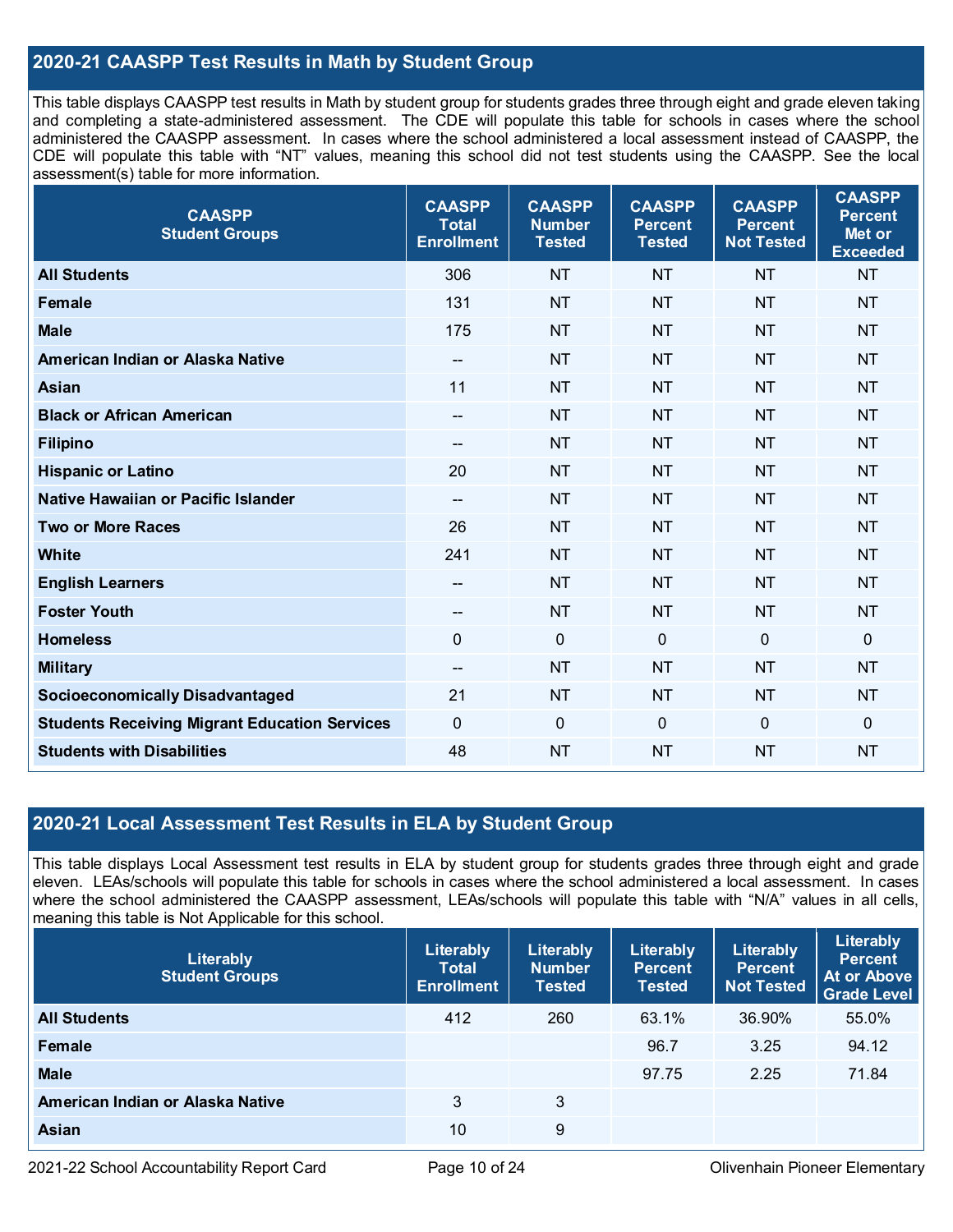| <b>Black or African American</b>                                                           | 3              | 3   |       |       |         |
|--------------------------------------------------------------------------------------------|----------------|-----|-------|-------|---------|
| <b>Filipino</b>                                                                            |                | 1   |       |       |         |
| <b>Hispanic or Latino</b>                                                                  | 20             | 20  | 100   |       | 75      |
| Native Hawaiian or Pacific Islander                                                        | 1              | 1   |       |       |         |
| <b>Two or More Races</b>                                                                   | 23             | 23  | 100   |       | 73.91   |
| White                                                                                      | 235            | 228 | 97.02 | 2.98  | 82.46   |
| <b>English Learners</b>                                                                    | $\overline{4}$ | 4   |       |       |         |
| <b>Socioeconomically Disadvantaged</b>                                                     | 16             | 15  | 93.75 | 6.35  | 66.6755 |
| <b>Students with Disabilities</b>                                                          | 55             | 49  | 89.09 | 10.91 | 63.27   |
| *At or above the grade-level standard in the context of the local assessment administered. |                |     |       |       |         |

# **2020-21 Local Assessment Test Results in Math by Student Group**

This table displays Local Assessment test results in Math by student group for students grades three through eight and grade eleven. LEAs/schools will populate this table for schools in cases where the school administered a local assessment. In cases where the school administered the CAASPP assessment, LEAs/schools will populate this table with "N/A" values in all cells, meaning this table is Not Applicable for this school.

| <b>iReady</b><br><b>Student Groups</b>                                                     | <b>iReady</b><br><b>Total</b><br><b>Enrollment</b> | <b>iReady</b><br><b>Number</b><br><b>Tested</b> | <b>iReady</b><br><b>Percent</b><br><b>Tested</b> | <b>iReady</b><br><b>Percent</b><br><b>Not Tested</b> | <b>iReady</b><br><b>Percent</b><br><b>At or Above</b><br><b>Grade Level</b> |
|--------------------------------------------------------------------------------------------|----------------------------------------------------|-------------------------------------------------|--------------------------------------------------|------------------------------------------------------|-----------------------------------------------------------------------------|
| <b>All Students</b>                                                                        | 301                                                | 291                                             | 96.68                                            | 3.32                                                 | 66.32                                                                       |
| <b>Female</b>                                                                              | 123                                                | 116                                             | 94.31                                            | 5.69                                                 | 68.1                                                                        |
| <b>Male</b>                                                                                | 178                                                | 175                                             | 98.31                                            | 1.69                                                 | 65.14                                                                       |
| American Indian or Alaska Native                                                           | 3                                                  | 3                                               | $\mathbf{m}$                                     | $-$                                                  | $\qquad \qquad \qquad -$                                                    |
| <b>Asian</b>                                                                               | 10                                                 | 10                                              | --                                               | $\qquad \qquad \cdots$                               | --                                                                          |
| <b>Black or African American</b>                                                           | 3                                                  | 3                                               | --                                               | $-$                                                  | --                                                                          |
| <b>Filipino</b>                                                                            | 1                                                  | 1                                               |                                                  | $-$                                                  | --                                                                          |
| <b>Hispanic or Latino</b>                                                                  | 20                                                 | 19                                              | 95                                               | 5                                                    | 68.42                                                                       |
| Native Hawaiian or Pacific Islander                                                        | 1                                                  | 1                                               | $- -$                                            | $\qquad \qquad \cdots$                               | --                                                                          |
| <b>Two or More Races</b>                                                                   | 23                                                 | 23                                              | 100                                              |                                                      | 78.26                                                                       |
| <b>White</b>                                                                               | 235                                                | 226                                             | 96.17                                            | 3.83                                                 | 66.37                                                                       |
| <b>English Learners</b>                                                                    | $\overline{4}$                                     | 3                                               |                                                  | $\qquad \qquad \cdots$                               | --                                                                          |
| <b>Socioeconomically Disadvantaged</b>                                                     | 16                                                 | 15                                              | 93.75                                            | 6.25                                                 | 46.67                                                                       |
| <b>Students with Disabilities</b>                                                          | 55                                                 | 49                                              | 89.09                                            | 10.91                                                | 51.02                                                                       |
| *At or above the grade-level standard in the context of the local assessment administered. |                                                    |                                                 |                                                  |                                                      |                                                                             |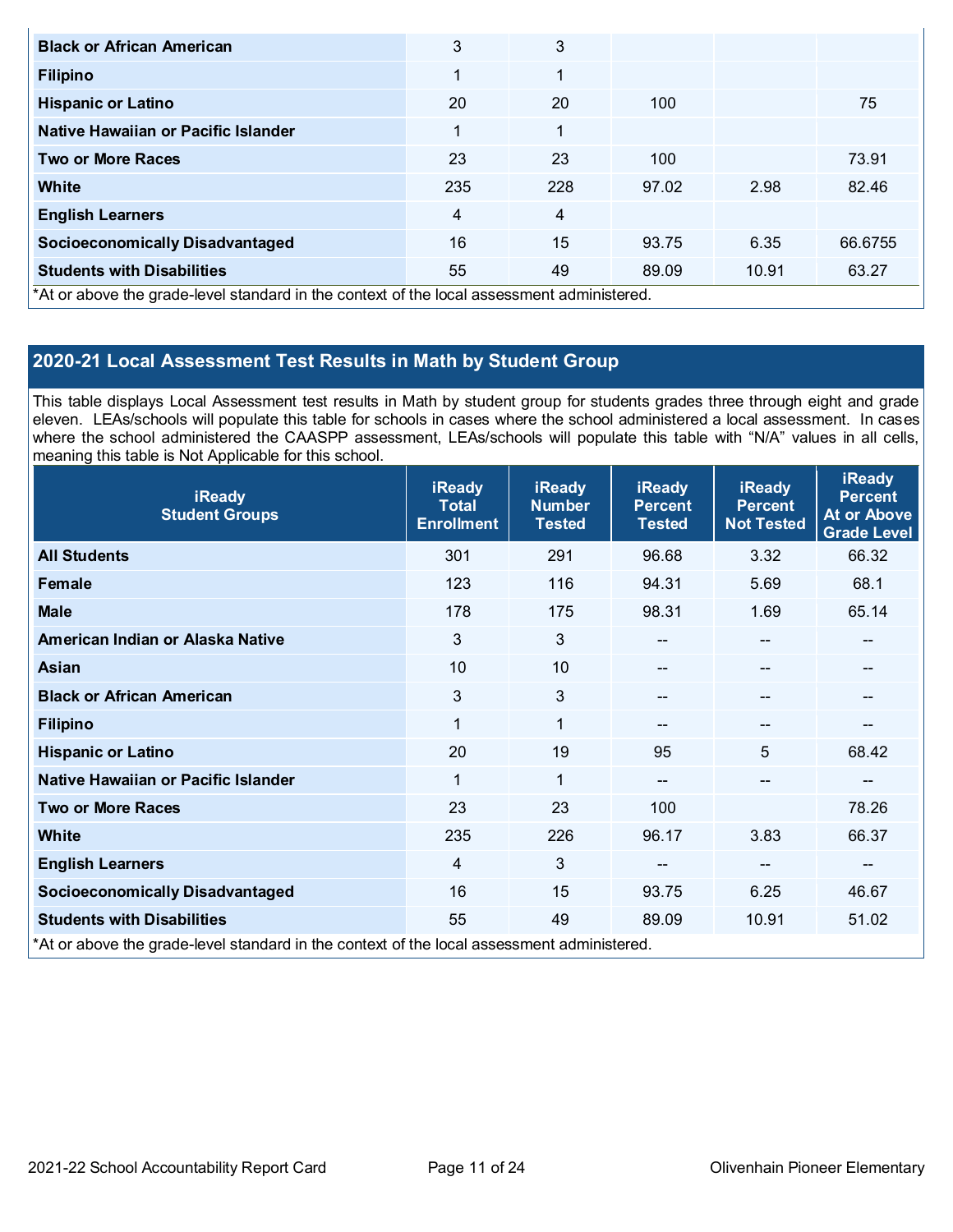## **CAASPP Test Results in Science for All Students**

This table displays the percentage of all students grades five, eight, and High School meeting or exceeding the State Standard.

The 2019-2020 data cells with N/A values indicate that the 2019-2020 data are not available due to the COVID-19 pandemic and resulting summative testing suspension. The Executive Order N-30-20 was issued which waived the assessment, accountability, and reporting requirements for the 2019-2020 school year.

For any 2020-2021 data cells with N/T values indicate that this school did not test students using the CAASPP Science.

| <b>Subject</b>                                  | <b>School</b> | <b>School</b> | <b>District</b> | <b>District</b> | <b>State</b> | <b>State</b> |
|-------------------------------------------------|---------------|---------------|-----------------|-----------------|--------------|--------------|
|                                                 | 2019-20       | 2020-21       | 2019-20         | 2020-21         | 2019-20      | 2020-21      |
| <b>Science</b><br>(grades 5, 8 and high school) | N/A           | <b>NT</b>     | N/A             | NT              | N/A          | 28.72        |

## **2020-21 CAASPP Test Results in Science by Student Group**

This table displays CAASPP test results in Science by student group for students grades five, eight, and High School. For any data cells with N/T values indicate that this school did not test students using the CAASPP Science.

| <b>Student Group</b>                                 | <b>Total</b><br><b>Enrollment</b> | <b>Number</b><br><b>Tested</b> | <b>Percent</b><br><b>Tested</b> | <b>Percent</b><br><b>Not Tested</b> | <b>Percent</b><br>Met or<br><b>Exceeded</b> |
|------------------------------------------------------|-----------------------------------|--------------------------------|---------------------------------|-------------------------------------|---------------------------------------------|
| <b>All Students</b>                                  | 67                                | <b>NT</b>                      | <b>NT</b>                       | <b>NT</b>                           | <b>NT</b>                                   |
| <b>Female</b>                                        | 31                                | <b>NT</b>                      | <b>NT</b>                       | <b>NT</b>                           | <b>NT</b>                                   |
| <b>Male</b>                                          | 36                                | <b>NT</b>                      | <b>NT</b>                       | <b>NT</b>                           | <b>NT</b>                                   |
| American Indian or Alaska Native                     | $\overline{\phantom{a}}$          | <b>NT</b>                      | <b>NT</b>                       | <b>NT</b>                           | <b>NT</b>                                   |
| <b>Asian</b>                                         | --                                | <b>NT</b>                      | <b>NT</b>                       | <b>NT</b>                           | <b>NT</b>                                   |
| <b>Black or African American</b>                     | --                                | <b>NT</b>                      | <b>NT</b>                       | <b>NT</b>                           | <b>NT</b>                                   |
| <b>Filipino</b>                                      | $\Omega$                          | $\mathbf 0$                    | $\mathbf{0}$                    | $\overline{0}$                      | 0                                           |
| <b>Hispanic or Latino</b>                            | --                                | <b>NT</b>                      | <b>NT</b>                       | <b>NT</b>                           | <b>NT</b>                                   |
| Native Hawaiian or Pacific Islander                  | 0                                 | $\mathbf 0$                    | $\mathbf{0}$                    | $\overline{0}$                      | 0                                           |
| <b>Two or More Races</b>                             | $-$                               | <b>NT</b>                      | <b>NT</b>                       | <b>NT</b>                           | <b>NT</b>                                   |
| <b>White</b>                                         | 52                                | <b>NT</b>                      | <b>NT</b>                       | <b>NT</b>                           | <b>NT</b>                                   |
| <b>English Learners</b>                              | $\overline{\phantom{a}}$          | <b>NT</b>                      | <b>NT</b>                       | <b>NT</b>                           | <b>NT</b>                                   |
| <b>Foster Youth</b>                                  | 0                                 | $\mathbf 0$                    | $\mathbf 0$                     | $\overline{0}$                      | 0                                           |
| <b>Homeless</b>                                      | 0                                 | $\pmb{0}$                      | $\mathbf 0$                     | 0                                   | 0                                           |
| <b>Military</b>                                      | --                                | <b>NT</b>                      | <b>NT</b>                       | <b>NT</b>                           | <b>NT</b>                                   |
| <b>Socioeconomically Disadvantaged</b>               |                                   | <b>NT</b>                      | <b>NT</b>                       | <b>NT</b>                           | <b>NT</b>                                   |
| <b>Students Receiving Migrant Education Services</b> | 0                                 | $\mathbf 0$                    | $\mathbf{0}$                    | 0                                   | 0                                           |
| <b>Students with Disabilities</b>                    | 11                                | <b>NT</b>                      | <b>NT</b>                       | <b>NT</b>                           | <b>NT</b>                                   |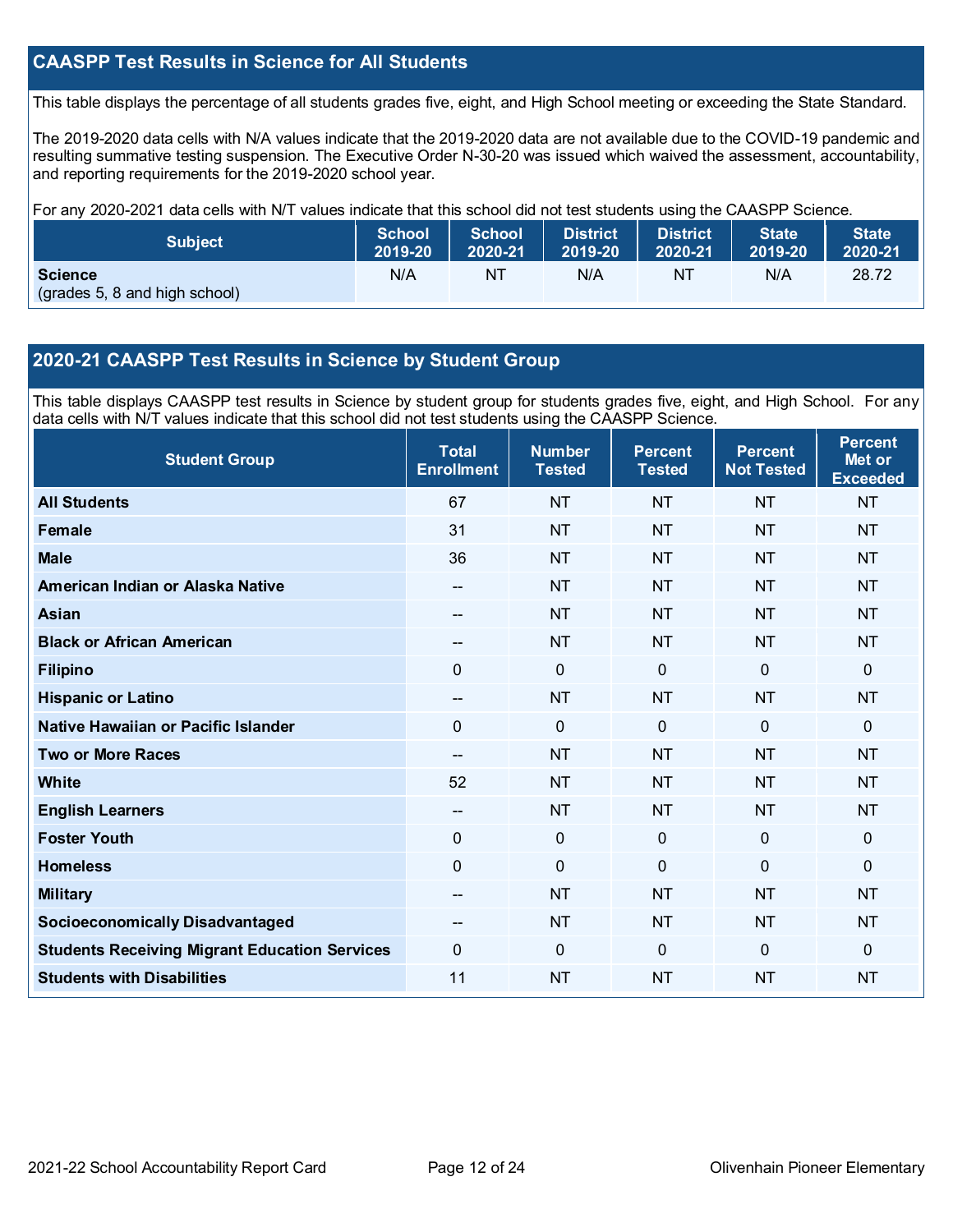## **B. Pupil Outcomes State Priority: Other Pupil Outcomes**

The SARC provides the following information relevant to the State priority: Other Pupil Outcomes (Priority 8): Pupil outcomes in the subject area of physical education.

## **2020-21 California Physical Fitness Test Results**

Due to the COVID-19 crisis, the Physical Fitness Test was suspended during the 2020-2021 school year and therefore no data are reported and each cell in this table is populated with "N/A."

| <b>Grade Level</b> | <b>Four of Six Fitness Standards</b> | Five of Six Fitness Standards   Six of Six Fitness Standards | Percentage of Students Meeting Percentage of Students Meeting Percentage of Students Meeting |
|--------------------|--------------------------------------|--------------------------------------------------------------|----------------------------------------------------------------------------------------------|
| Grade 5            | N/A                                  | N/A                                                          | N/A                                                                                          |
| Grade 7            | N/A                                  | N/A                                                          | N/A                                                                                          |
| Grade 9            | N/A                                  | N/A                                                          | N/A                                                                                          |

## **C. Engagement State Priority: Parental Involvement**

The SARC provides the following information relevant to the State priority: Parental Involvement (Priority 3): Efforts the school district makes to seek parent input in making decisions regarding the school district and at each school site.

## **2021-22 Opportunities for Parental Involvement**

Parents and the community are very supportive of the educational programming at Olivenhain Pioneer Elementary School (OPE). Numerous programs and activities are enriched by the generous contributions made by The Parent Teacher Association (PTA), and the Encinitas Education Foundation (EEF). Both organizations work in conjunction with OPE's School Site Council to set annual goals for student achievement and to provide opportunities for enrichment.

Olivenhain Pioneer Elementary School offers a variety of events, programs, and activities throughout the school year that allow parents to become actively involved in their child's school community and education. The following are just a few of the activities and events at Olivenhain Pioneer Elementary School that are open to parents and family: book fair, family science nights, weekly school spirit assemblies, Grandparents' Day, school plays, OPE Reads Awards Assembly, Parent-Child Sweetheart Dance, musical programs, Arts and Science, the Ice Cream Social, the Aloha Party and a variety show. This year due to the pandemic, OPE has pivoted and provided many of the opportunities in a way that maintains our community building and legacy events while focused on safety. OPE has engaged in our annual events virtually and in socially distanced ways. Our book fair, variety show and performances, parent information series, parent teacher conferences and principal chats, OPE Reads Program and fundraising events have all taken place through video conferencing platforms. Parent communication via Parent Link and the PTA and EEF website and weekly newsletters have provided connectivity throughout the COVID pandemic. Our Aloha Party, Halloween festivities, Winter Wonderland and Ice Cream Social have shifted to drive through and outdoor only events. The participation in these events and activities has been commensurate to our past live and in person events which has enabled parents to remain involved in our school community. As of December 1, 2021, parents are allowed back on campus. All volunteers have attended a mandatory volunteer training to ensure student safety.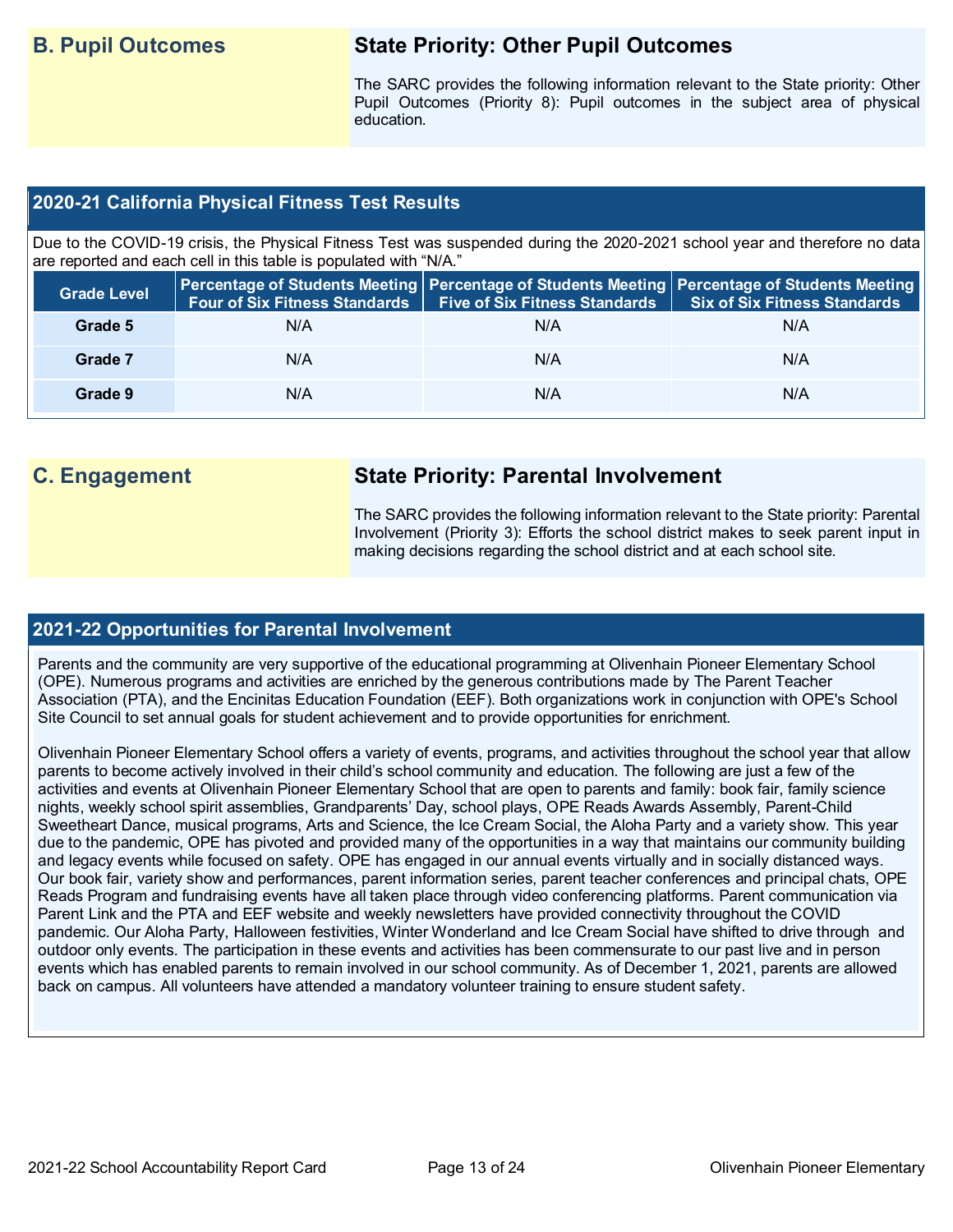## **2020-21 Chronic Absenteeism by Student Group**

| <b>Student Group</b>                                 | <b>Cumulative</b><br><b>Enrollment</b> | <b>Chronic</b><br><b>Absenteeism</b><br><b>Eligible Enrollment</b> | <b>Chronic</b><br><b>Absenteeism</b><br><b>Count</b> | <b>Chronic</b><br><b>Absenteeism</b><br><b>Rate</b> |
|------------------------------------------------------|----------------------------------------|--------------------------------------------------------------------|------------------------------------------------------|-----------------------------------------------------|
| <b>All Students</b>                                  | 544                                    | 521                                                                | 53                                                   | 10.2                                                |
| <b>Female</b>                                        | 233                                    | 221                                                                | 19                                                   | 8.6                                                 |
| <b>Male</b>                                          | 311                                    | 300                                                                | 34                                                   | 11.3                                                |
| American Indian or Alaska Native                     | 3                                      | 3                                                                  | $\mathbf{0}$                                         | 0.0                                                 |
| <b>Asian</b>                                         | 19                                     | 19                                                                 | 1                                                    | 5.3                                                 |
| <b>Black or African American</b>                     | $\overline{4}$                         | $\overline{4}$                                                     | 0                                                    | 0.0                                                 |
| <b>Filipino</b>                                      | 3                                      | 3                                                                  | 0                                                    | 0.0                                                 |
| <b>Hispanic or Latino</b>                            | 35                                     | 32                                                                 | $\overline{2}$                                       | 6.3                                                 |
| Native Hawaiian or Pacific Islander                  | 1                                      | 1                                                                  | 0                                                    | 0.0                                                 |
| <b>Two or More Races</b>                             | 34                                     | 31                                                                 | $\overline{4}$                                       | 12.9                                                |
| <b>White</b>                                         | 433                                    | 416                                                                | 46                                                   | 11.1                                                |
| <b>English Learners</b>                              | $\overline{7}$                         | $\overline{7}$                                                     | 1                                                    | 14.3                                                |
| <b>Foster Youth</b>                                  | $\mathbf{1}$                           | 1                                                                  | $\Omega$                                             | 0.0                                                 |
| <b>Homeless</b>                                      | $\Omega$                               | 0                                                                  | $\Omega$                                             | 0.0                                                 |
| <b>Socioeconomically Disadvantaged</b>               | 33                                     | 33                                                                 | 4                                                    | 12.1                                                |
| <b>Students Receiving Migrant Education Services</b> | $\mathbf{0}$                           | $\mathbf{0}$                                                       | 0                                                    | 0.0                                                 |
| <b>Students with Disabilities</b>                    | 80                                     | 78                                                                 | 15                                                   | 19.2                                                |

## **C. Engagement State Priority: School Climate**

The SARC provides the following information relevant to the State priority: School Climate (Priority 6):

- Pupil suspension rates;
- Pupil expulsion rates; and
- Other local measures on the sense of safety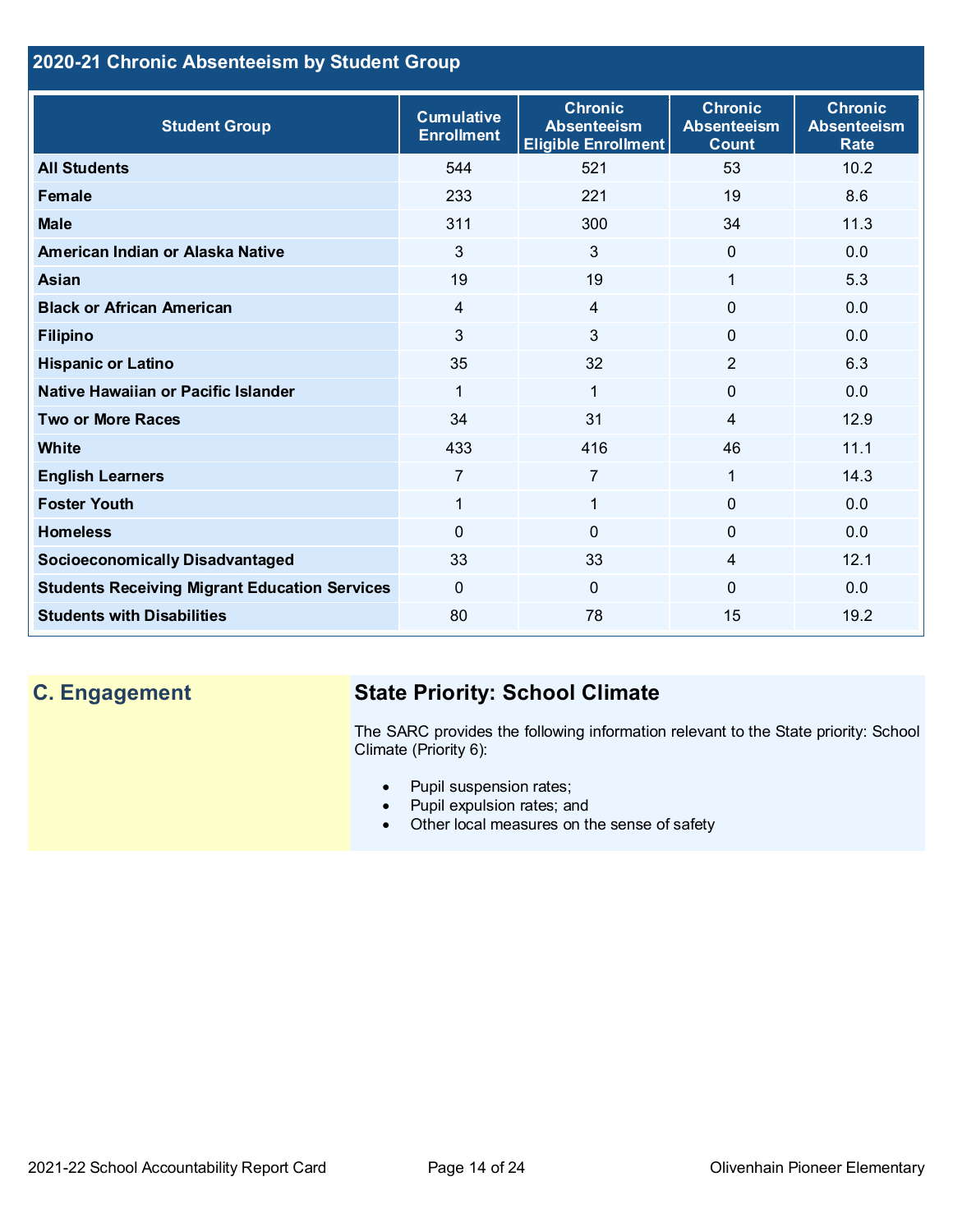## **Suspensions and Expulsions**

This table displays suspensions and expulsions data collected between July through June, each full school year respectively. Data collected during the 2020-21 school year may not be comparable to earlier years of this collection due to differences in learning mode instruction in response to the COVID-19 pandemic.

| <b>Subject</b>     | <b>School</b><br>2018-19 | <b>School</b><br>2020-21 | <b>District</b><br>2018-19 | District<br>2020-21 | <b>State</b><br>2018-19 | <b>State</b><br>2020-21 |
|--------------------|--------------------------|--------------------------|----------------------------|---------------------|-------------------------|-------------------------|
| <b>Suspensions</b> | 0.17                     | 0.00                     | 0.20                       | 0.10                | 3.47                    | 0.20                    |
| <b>Expulsions</b>  | 0.00                     | 0.00                     | 0.00                       | 0.00                | 0.08                    | 0.00                    |

This table displays suspensions and expulsions data collected between July through February, partial school year due to the COVID-19 pandemic. The 2019-2020 suspensions and expulsions rate data are not comparable to other year data because the 2019-2020 school year is a partial school year due to the COVID-19 crisis. As such, it would be inappropriate to make any comparisons in rates of suspensions and expulsions in the 2019-2020 school year compared to other school years.

| <b>Subject</b>     | <b>School</b><br>2019-20 | <b>District</b><br>2019-20 | <b>State</b><br>2019-20 |
|--------------------|--------------------------|----------------------------|-------------------------|
| <b>Suspensions</b> | 0.00                     | 0.18                       | 2.45                    |
| <b>Expulsions</b>  | 0.00                     | 0.00                       | 0.05                    |

## **2020-21 Suspensions and Expulsions by Student Group**

| <b>Student Group</b>                                 | <b>Suspensions Rate</b> | <b>Expulsions Rate</b> |
|------------------------------------------------------|-------------------------|------------------------|
| <b>All Students</b>                                  | 0.00                    | 0.00                   |
| Female                                               | 0.00                    | 0.00                   |
| <b>Male</b>                                          | 0.00                    | 0.00                   |
| American Indian or Alaska Native                     | 0.00                    | 0.00                   |
| Asian                                                | 0.00                    | 0.00                   |
| <b>Black or African American</b>                     | 0.00                    | 0.00                   |
| <b>Filipino</b>                                      | 0.00                    | 0.00                   |
| <b>Hispanic or Latino</b>                            | 0.00                    | 0.00                   |
| Native Hawaiian or Pacific Islander                  | 0.00                    | 0.00                   |
| <b>Two or More Races</b>                             | 0.00                    | 0.00                   |
| White                                                | 0.00                    | 0.00                   |
| <b>English Learners</b>                              | 0.00                    | 0.00                   |
| <b>Foster Youth</b>                                  | 0.00                    | 0.00                   |
| <b>Homeless</b>                                      | 0.00                    | 0.00                   |
| <b>Socioeconomically Disadvantaged</b>               | 0.00                    | 0.00                   |
| <b>Students Receiving Migrant Education Services</b> | 0.00                    | 0.00                   |
| <b>Students with Disabilities</b>                    | 0.00                    | 0.00                   |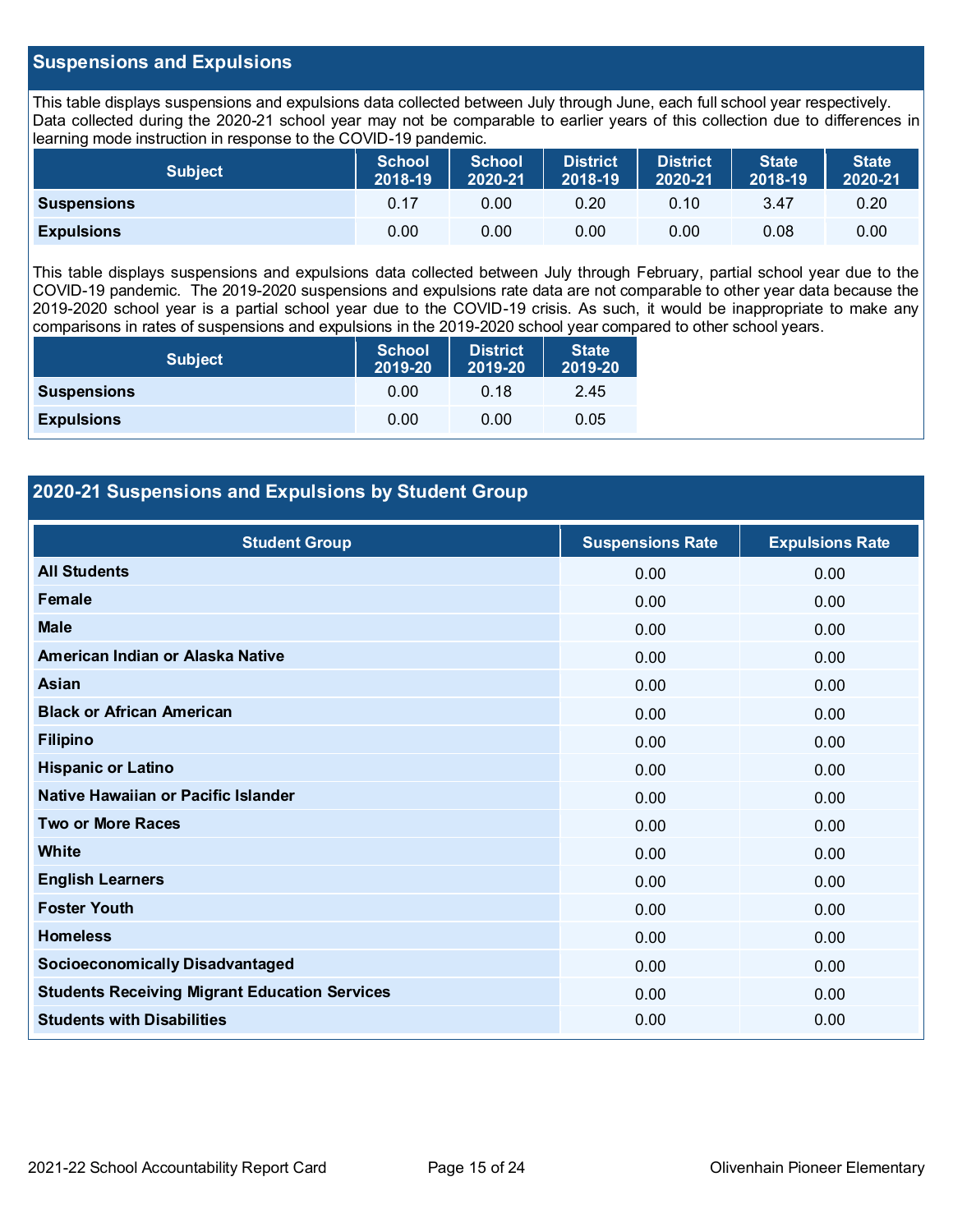### **2021-22 School Safety Plan**

Maintaining a safe, clean, and orderly environment is a top priority and essential to teaching and learning. The Comprehensive School Safety Plan (CSSP) is developed by Olivenhain Pioneer Elementary in consultation with local law enforcement/emergency preparedness staff, School Site Council (SSC) and Administrative Services in order to comply with Senate Bill 187. The CSSP includes: Annual Schools Safety Data, School Safety Policies and Procedures, Emergency Preparedness Procedures, and Emergency Plans and Protocols. It was most recently updated and reviewed in October 2021 and accepted by the Board of Trustees in November 2021.

We conduct regularly scheduled safety drills including fire, shelter-in-place, lockdown and earthquake. We practice evacuation procedures for fire, procedures for disaster preparedness, and to be ready to respond to the possibility of strangers or dangers on campus. Our district maintenance and site custodial personnel routinely check all play equipment for safety and make recommendations for proactive maintenance. To ensure safety during instructional hours, the perimeter gates of the site are locked immediately after entry each morning and reopened only at dismissal. During school hours, all visitors are required to present an ID for processing via our Raptor Visitor System. Additionally, our site is alarmed during non-school hours. To monitor all school sites, each school is equipped with surveillance cameras. We have a strong partnership with the San Diego County Sheriff's Department North Coastal Station in Encinitas, the Carlsbad Police Department and our Carlsbad School Resource Officers. All staff takes pride in our school and work together to maintain a well-kept and safe facility.

## **D. Other SARC Information Information Required in the SARC**

The information in this section is required to be in the SARC but is not included in the state priorities for LCFF.

### **2018-19 Elementary Average Class Size and Class Size Distribution**

This table displays the 2018-19 average class size and class size distribution. The columns titled "Number of Classes" indicates how many classes fall into each size category (a range of total students per class). The "Other" category is for multigrade level classes.

| <b>Grade Level</b> | <b>Average</b><br><b>Class Size</b> | 1-20 Students | Number of Classes with   Number of Classes with   Number of Classes with<br>21-32 Students | 33+ Students |
|--------------------|-------------------------------------|---------------|--------------------------------------------------------------------------------------------|--------------|
| κ                  | 19                                  |               |                                                                                            |              |
|                    | 21                                  |               | ົ                                                                                          |              |
|                    | 24                                  |               |                                                                                            |              |
|                    | 25                                  |               | 3                                                                                          |              |
|                    | 31                                  |               | ⌒                                                                                          |              |
|                    | 29                                  |               | 3                                                                                          |              |
| 6                  | 26                                  |               | 3                                                                                          |              |
| <b>Other</b>       |                                     |               |                                                                                            |              |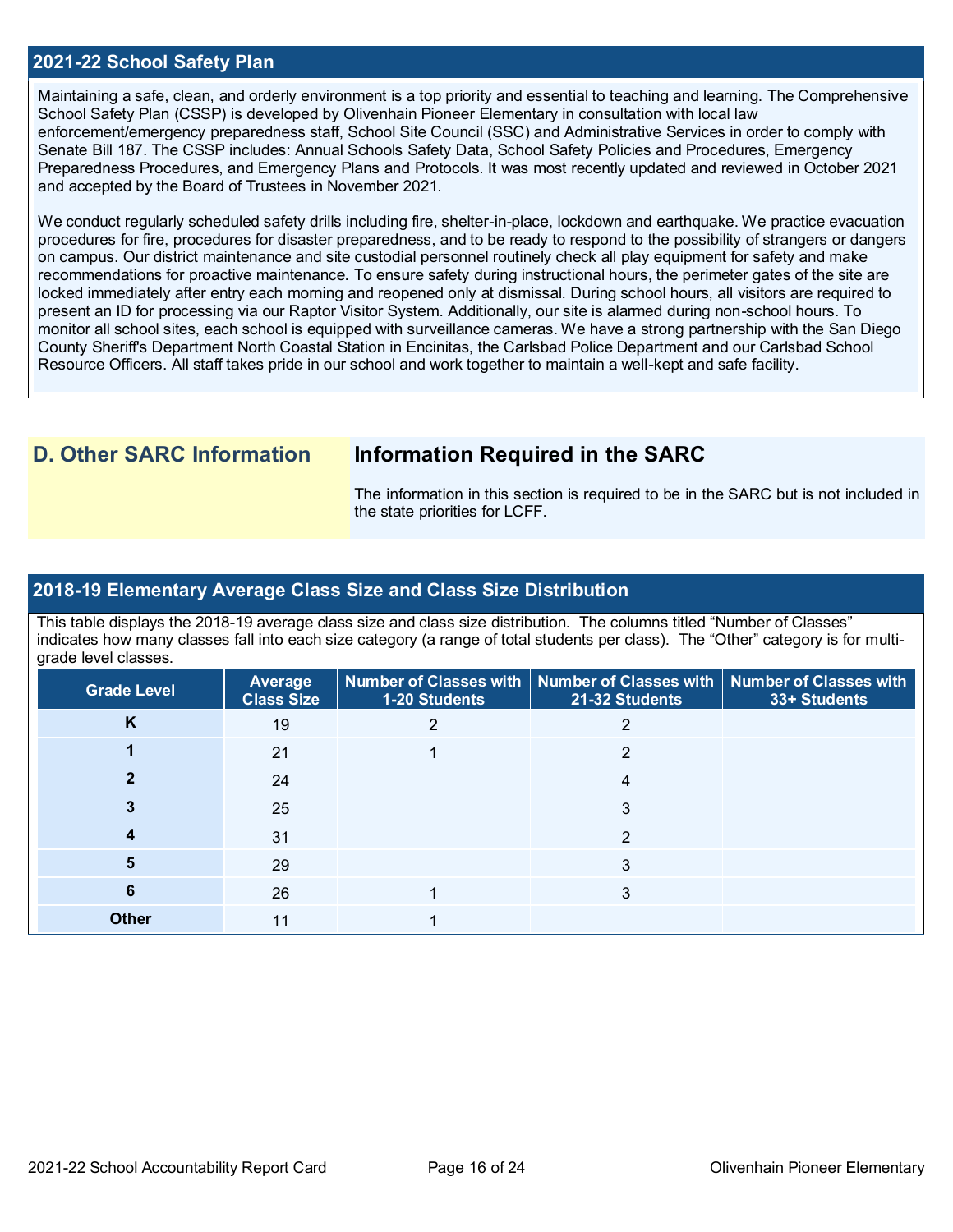### **2019-20 Elementary Average Class Size and Class Size Distribution**

This table displays the 2019-20 average class size and class size distribution. The columns titled "Number of Classes" indicates how many classes fall into each size category (a range of total students per class). The "Other" category is for multi-grade level classes.

| <b>Grade Level</b> | Average<br><b>Class Size</b> | 1-20 Students | Number of Classes with   Number of Classes with   Number of Classes with<br>21-32 Students | 33+ Students |
|--------------------|------------------------------|---------------|--------------------------------------------------------------------------------------------|--------------|
| K                  | 23                           |               | 3                                                                                          |              |
|                    | 22                           | າ             | າ                                                                                          |              |
|                    | 24                           |               | 4                                                                                          |              |
|                    | 27                           |               | 2                                                                                          |              |
|                    | 20                           | $\mathcal{P}$ | $\mathcal{P}$                                                                              |              |
| 5                  | 26                           |               | າ                                                                                          |              |
| 6                  | 30                           |               | 3                                                                                          |              |
| <b>Other</b>       | 10                           | ົ             |                                                                                            |              |

## **2020-21 Elementary Average Class Size and Class Size Distribution**

This table displays the 2020-21 average class size and class size distribution. The columns titled "Number of Classes" indicates how many classes fall into each size category (a range of total students per class). The "Other" category is for multi-grade level classes.

| <b>Grade Level</b> | Average<br><b>Class Size</b> | 1-20 Students | Number of Classes with   Number of Classes with   Number of Classes with<br>21-32 Students | 33+ Students |
|--------------------|------------------------------|---------------|--------------------------------------------------------------------------------------------|--------------|
| K                  | 18                           | 3             |                                                                                            |              |
|                    | 21                           | っ             |                                                                                            |              |
|                    | 21                           | າ             |                                                                                            |              |
|                    | 22                           |               | 3                                                                                          |              |
|                    | 28                           |               | ⌒                                                                                          |              |
| b                  | 26                           |               | າ                                                                                          |              |
| 6                  | 26                           |               | 3                                                                                          |              |
| <b>Other</b>       | 19                           |               |                                                                                            |              |

## **2020-21 Ratio of Pupils to Academic Counselor**

This table displays the ratio of pupils to Academic Counselor. One full time equivalent (FTE) equals one staff member working full time; one FTE could also represent two staff members who each work 50 percent of full time.

| <b>Title</b>                        | <b>Ratio</b> |
|-------------------------------------|--------------|
| <b>Pupils to Academic Counselor</b> |              |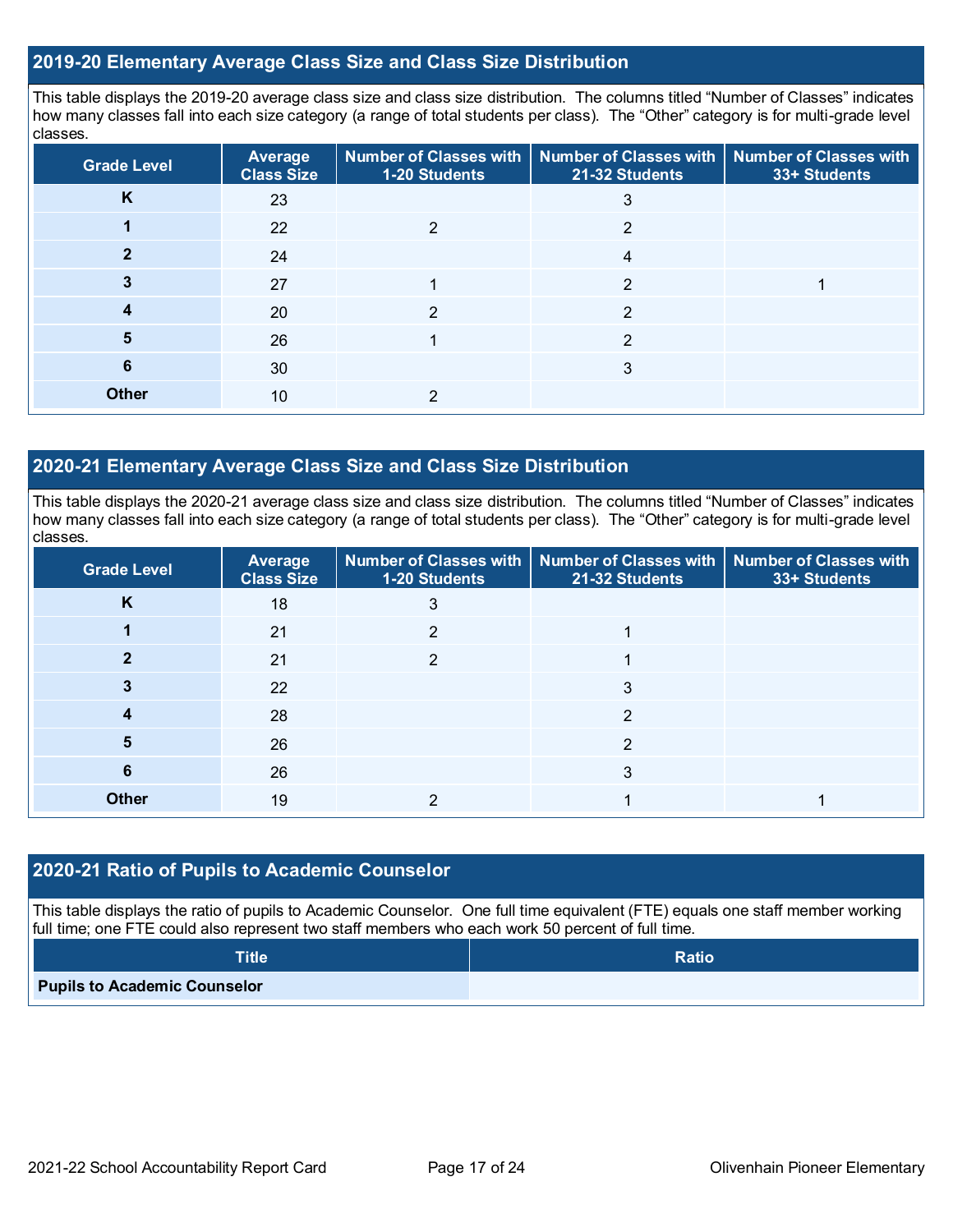## **2020-21 Student Support Services Staff**

This table displays the number of FTE support staff assigned to this school. One full time equivalent (FTE) equals one staff member working full time; one FTE could also represent two staff members who each work 50 percent of full time.

| <b>Title</b>                                                  | <b>Number of FTE Assigned to School</b> |
|---------------------------------------------------------------|-----------------------------------------|
| Counselor (Academic, Social/Behavioral or Career Development) | 0                                       |
| Library Media Teacher (Librarian)                             | 0                                       |
| Library Media Services Staff (Paraprofessional)               | 0                                       |
| <b>Psychologist</b>                                           |                                         |
| <b>Social Worker</b>                                          | $\Omega$                                |
| <b>Speech/Language/Hearing Specialist</b>                     | 1.4                                     |
| <b>Resource Specialist (non-teaching)</b>                     | 0.2                                     |

## **2019-20 Expenditures Per Pupil and School Site Teacher Salaries**

This table displays the 2019-20 expenditures per pupil and average teach salary for this school. Cells with N/A values do not require data.

| <b>Level</b>                                         | <b>Total</b><br><b>Expenditures</b><br><b>Per Pupil</b> | <b>Expenditures</b><br><b>Per Pupil</b><br>(Restricted) | <b>Expenditures</b><br><b>Per Pupil</b><br>(Unrestricted) | Average<br><b>Teacher</b><br><b>Salary</b> |
|------------------------------------------------------|---------------------------------------------------------|---------------------------------------------------------|-----------------------------------------------------------|--------------------------------------------|
| <b>School Site</b>                                   | \$12,329.01                                             | \$3,450.72                                              | \$8,878.29                                                | \$83,085.00                                |
| <b>District</b>                                      | N/A                                                     | N/A                                                     | \$8,742.21                                                | \$87,014                                   |
| <b>Percent Difference - School Site and District</b> | N/A                                                     | N/A                                                     | 1.5                                                       | $-4.6$                                     |
| <b>State</b>                                         |                                                         |                                                         | \$8,444                                                   | \$85,863                                   |
| <b>Percent Difference - School Site and State</b>    | N/A                                                     | N/A                                                     | 5.0                                                       | $-3.3$                                     |

## **2020-21 Types of Services Funded**

In addition to general fund State funding, Encinitas Union School District receives State and Federal categorical funding for special programs that include categorical, special education and support programs such as Special Education, Title I, Title II and Title III, where applicable, Mental Health and Instructional Materials.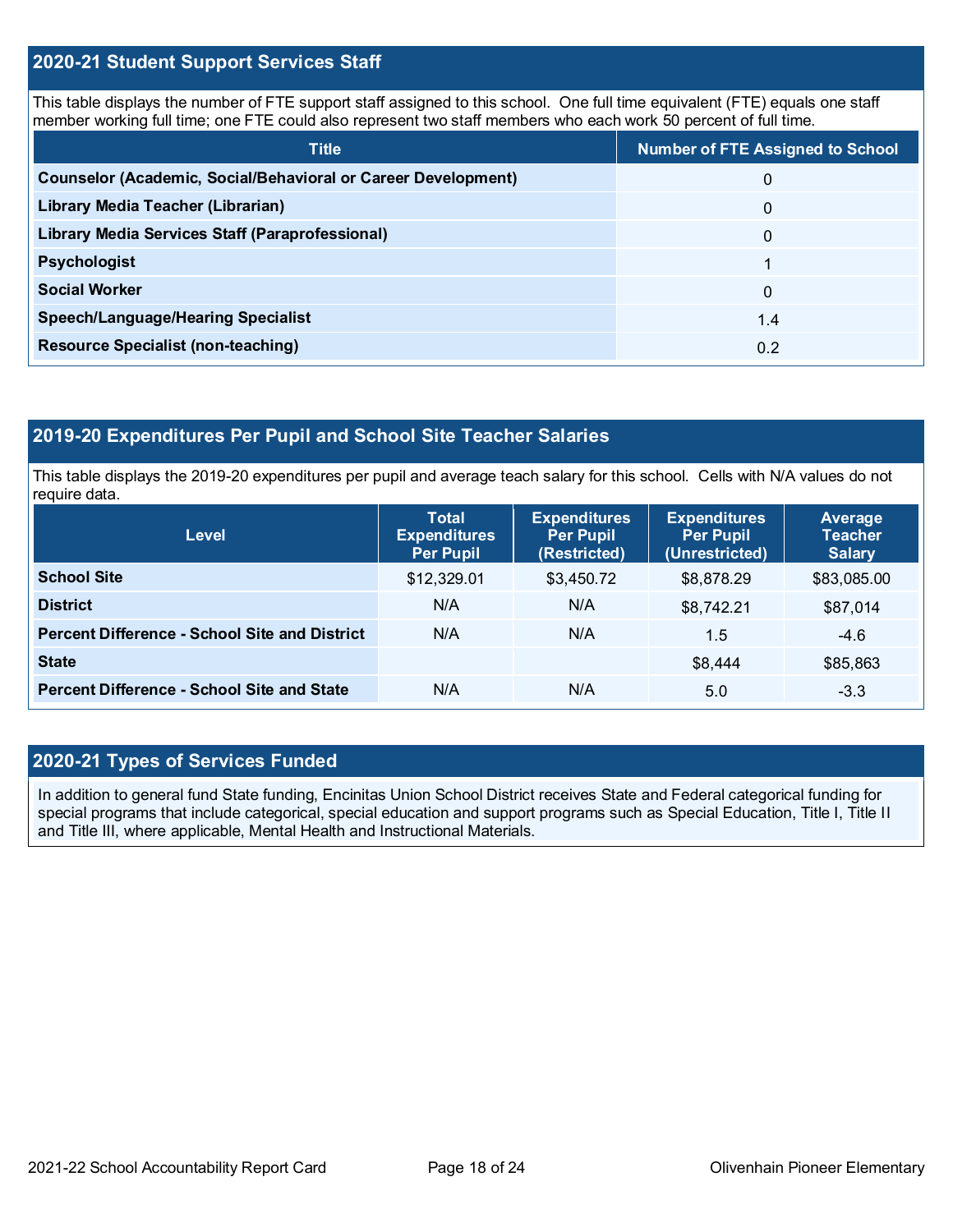## **2019-20 Teacher and Administrative Salaries**

This table displays the 2019-20 Teacher and Administrative salaries. For detailed information on salaries, see the CDE Certification Salaries & Benefits web page at [http://www.cde.ca.gov/ds/fd/cs/.](http://www.cde.ca.gov/ds/fd/cs/)

| Category                                             | <b>District</b><br><b>Amount</b> | <b>State Average</b><br>for Districts<br>in Same Category |
|------------------------------------------------------|----------------------------------|-----------------------------------------------------------|
| <b>Beginning Teacher Salary</b>                      | \$48,084                         | \$52,060                                                  |
| <b>Mid-Range Teacher Salary</b>                      | \$79,249                         | \$84,043                                                  |
| <b>Highest Teacher Salary</b>                        | \$117,538                        | \$107,043                                                 |
| <b>Average Principal Salary (Elementary)</b>         | \$139,665                        | \$133,582                                                 |
| <b>Average Principal Salary (Middle)</b>             | \$0                              | \$138,803                                                 |
| <b>Average Principal Salary (High)</b>               | \$0                              | \$133,845                                                 |
| <b>Superintendent Salary</b>                         | \$225,000                        | \$240,628                                                 |
| <b>Percent of Budget for Teacher Salaries</b>        | 41%                              | 35%                                                       |
| <b>Percent of Budget for Administrative Salaries</b> | 6%                               | 5%                                                        |

#### **Professional Development**

In Encinitas teachers participate in professional development at least once per month. Four months are dedicated to districtwide training, while six months are dedicated to school specific training. Teachers also participate in choice and extended learning opportunities, weekly collaboration and planning, as well as individual professional development around personalized learning topics. In 2021-22 all staff completed nine hours of Equity Professional Learning, focused on Identity, Joy, and Representation. Our teachers have also had opportunities to attend district workshops on digital citizenship, digital and print curriculum and programs, CGI, and more.

This table displays the number of school days dedicated to staff development and continuous improvement.

| <b>Subiect</b> \                                                                |    |  |
|---------------------------------------------------------------------------------|----|--|
| Number of school days dedicated to Staff Development and Continuous Improvement | 16 |  |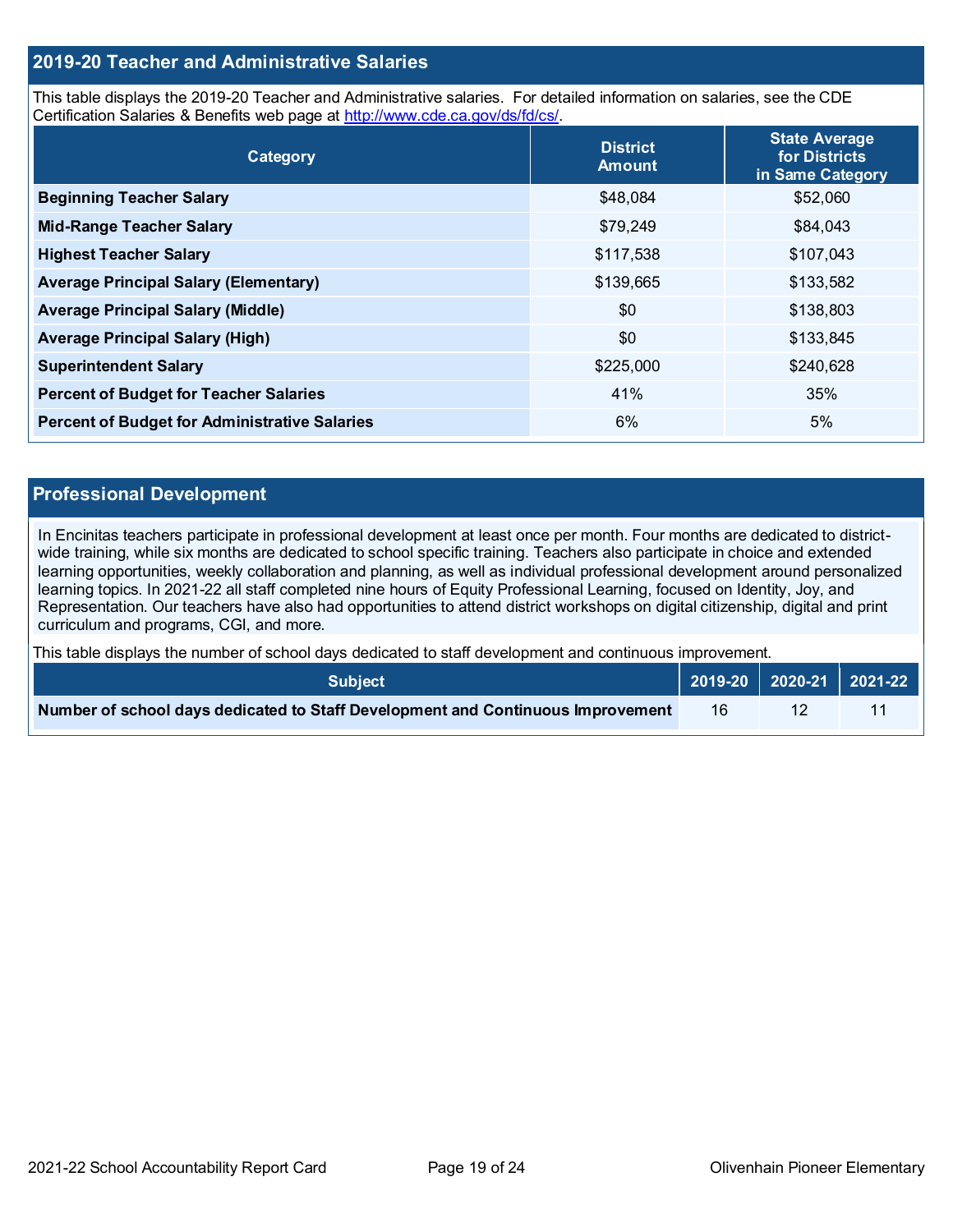# **Encinitas Union Elementary School District 2020-21 Local Accountability Report Card (LARC) Addendum**

## **Local Accountability Report Card (LARC) Addendum**

**2020-21 Local Accountability Report Card (LARC) Addendum Overview**



On July 14, 2021, the California State Board of Education (SBE) determined that the California Department of Education (CDE) will use the SARC as the mechanism to conduct a one-time data collection of the LEA-level aggregate test results of all school's local assessments administered during the 2020–2021 school year in order to meet the federal Every Students Succeeds Act (ESSA) reporting requirement for the Local Educational Agency Accountability Report Cards (LARCs).

Each local educational agency (LEA) is responsible for preparing and posting their annual LARC in accordance with the federal ESSA. As a courtesy, the CDE prepares and posts the LARCs on behalf of all LEAs.

Only for the 2020–2021 school year and the 2020–2021 LARCs, LEAs are required to report their aggregate local assessments test results at the LEA-level to the CDE by populating the tables below via the SARC. These data will be used to meet the LEAs' federal requirement for their LARCs. Note that it is the responsibility of the school and LEA to ensure that all student privacy and suppression rules are in place when reporting data in Tables 3 and 4 in the Addendum, as applicable.

The tables below are not part of the SBE approved 2020–2021 SARC template but rather are the mechanism by which these required data will be collected from LEAs.

For purposes of the LARC and the following tables, an LEA is defined as a school district, a county office of education, or a direct funded charter school.

| <b>2021-22 District Contact Information</b> |                                                         |  |  |  |
|---------------------------------------------|---------------------------------------------------------|--|--|--|
| <b>District Name</b>                        | <b>Encinitas Union Elementary School District</b>       |  |  |  |
| <b>Phone Number</b>                         | 760.944.4300                                            |  |  |  |
| Superintendent                              | Andrée Grey                                             |  |  |  |
| <b>Email Address</b>                        | Andrée.Grey@eusd.net                                    |  |  |  |
| <b>District Website Address</b>             | https://www.eusd.net/our-district/school-accountability |  |  |  |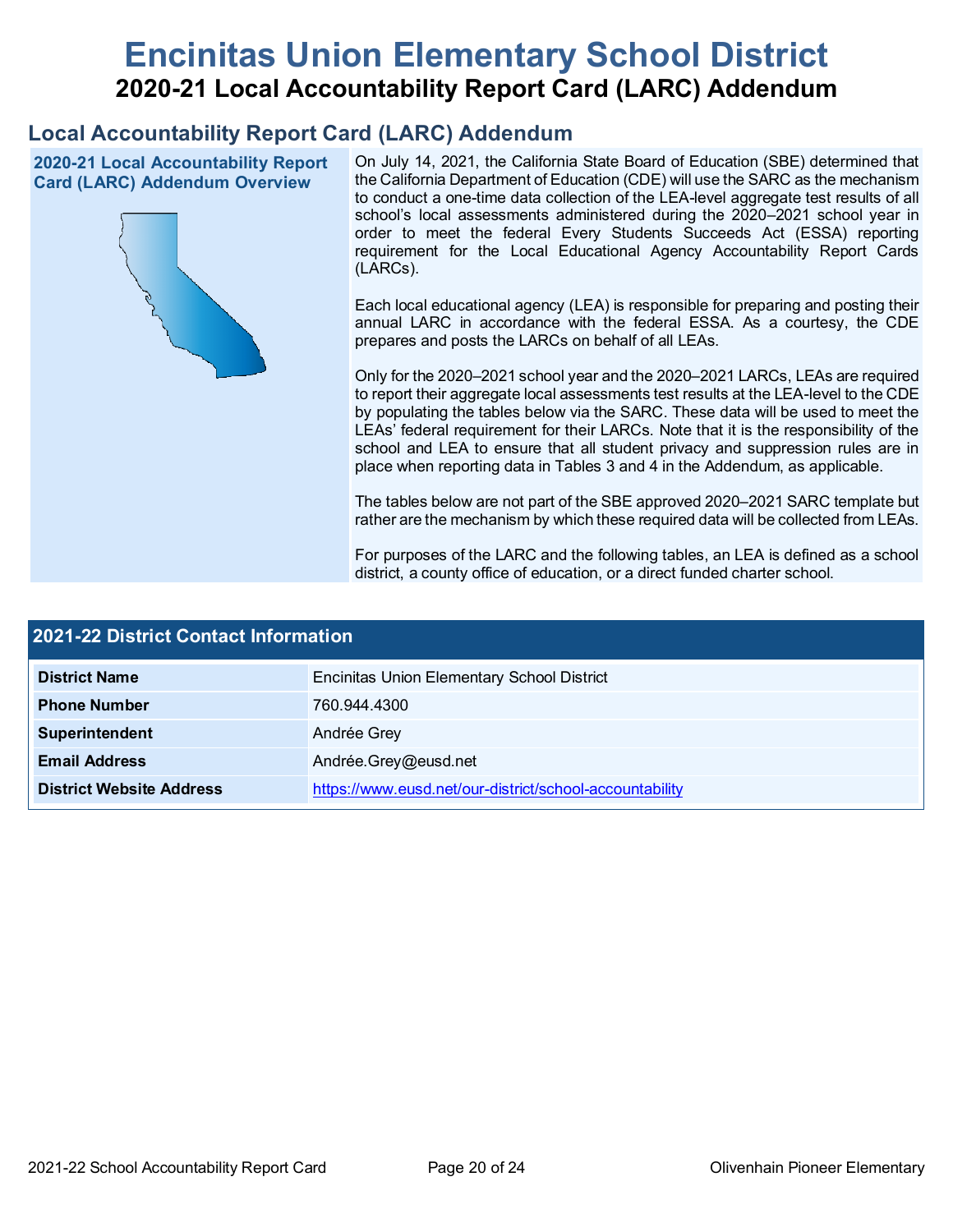## **2020-21 CAASPP Test Results in ELA by Student Group**

This table displays CAASPP test results in ELA by student group for students grades three through eight and grade eleven taking and completing a state-administered assessment. The CDE will populate this table for schools in cases where the school administered the CAASPP assessment. In cases where the school administered a local assessment instead of CAASPP, the CDE will populate this table with "NT" values, meaning this school did not test students using the CAASPP. See the local assessment(s) table for more information.

| <b>CAASPP</b><br><b>Student Groups</b>               | <b>CAASPP</b><br><b>Total</b><br><b>Enrollment</b> | <b>CAASPP</b><br><b>Number</b><br><b>Tested</b> | <b>CAASPP</b><br><b>Percent</b><br><b>Tested</b> | <b>CAASPP</b><br><b>Percent</b><br><b>Not Tested</b> | <b>CAASPP</b><br><b>Percent</b><br>Met or<br><b>Exceeded</b> |
|------------------------------------------------------|----------------------------------------------------|-------------------------------------------------|--------------------------------------------------|------------------------------------------------------|--------------------------------------------------------------|
| <b>All Students</b>                                  | 2938                                               | 1                                               | 0.03                                             | 99.97                                                | --                                                           |
| <b>Female</b>                                        | 1350                                               | $\pmb{0}$                                       | 0.00                                             | 100.00                                               |                                                              |
| <b>Male</b>                                          | 1588                                               | 1                                               | 0.06                                             | 99.94                                                | $\qquad \qquad \qquad \qquad$                                |
| American Indian or Alaska Native                     | 17                                                 | $\mathbf 0$                                     | $-$                                              | 100.00                                               | --                                                           |
| <b>Asian</b>                                         | 121                                                | 0                                               | 0.00                                             | 100.00                                               | --                                                           |
| <b>Black or African American</b>                     | 20                                                 | $\mathbf 0$                                     | 0.00                                             | 100.00                                               |                                                              |
| <b>Filipino</b>                                      | 25                                                 | $\mathbf 0$                                     | 0.00                                             | 100.00                                               |                                                              |
| <b>Hispanic or Latino</b>                            | 640                                                | $\mathbf 0$                                     | 0.00                                             | 100.00                                               | $\qquad \qquad \blacksquare$                                 |
| Native Hawaiian or Pacific Islander                  | --                                                 | --                                              | $\qquad \qquad \qquad \qquad$                    | --                                                   | $\qquad \qquad \qquad \qquad$                                |
| <b>Two or More Races</b>                             | 148                                                | 0                                               | 0.00                                             | 100.00                                               | --                                                           |
| <b>White</b>                                         | 1962                                               | 1                                               | 0.05                                             | 99.95                                                |                                                              |
| <b>English Learners</b>                              | 263                                                | $\mathbf 0$                                     | 0.00                                             | 100.00                                               |                                                              |
| <b>Foster Youth</b>                                  | $\sim$ $\sim$                                      | $\hspace{0.05cm}$ – $\hspace{0.05cm}$           | $\hspace{0.05cm}$ – $\hspace{0.05cm}$            | $-$                                                  | --                                                           |
| <b>Homeless</b>                                      | 20                                                 | $\pmb{0}$                                       | 0.00                                             | 100.00                                               | --                                                           |
| <b>Military</b>                                      | 13                                                 | 0                                               | 0.00                                             | 100.00                                               | --                                                           |
| <b>Socioeconomically Disadvantaged</b>               | 508                                                | $\Omega$                                        | 0.00                                             | 100.00                                               | $\qquad \qquad \qquad \qquad$                                |
| <b>Students Receiving Migrant Education Services</b> |                                                    | --                                              |                                                  |                                                      |                                                              |
| <b>Students with Disabilities</b>                    | 511                                                | $\mathbf{1}$                                    | 0.20                                             | 99.80                                                | $\qquad \qquad \qquad \qquad$                                |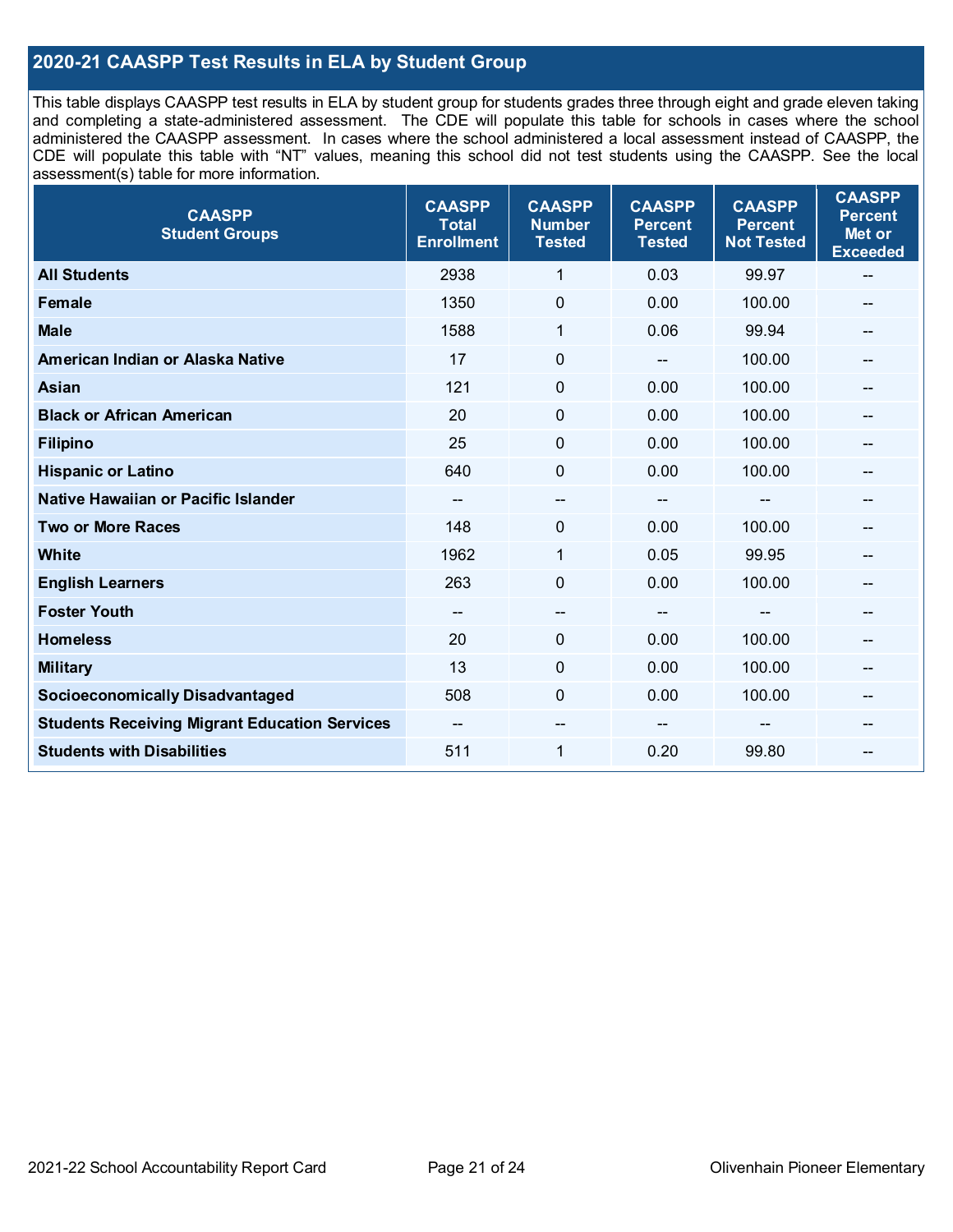## **2020-21 CAASPP Test Results in Math by Student Group**

This table displays CAASPP test results in Math by student group for students grades three through eight and grade eleven taking and completing a state-administered assessment. The CDE will populate this table for schools in cases where the school administered the CAASPP assessment. In cases where the school administered a local assessment instead of CAASPP, the CDE will populate this table with "NT" values, meaning this school did not test students using the CAASPP. See the local assessment(s) table for more information.

| <b>CAASPP</b><br><b>Student Groups</b>               | <b>CAASPP</b><br><b>Total</b><br><b>Enrollment</b> | <b>CAASPP</b><br><b>Number</b><br><b>Tested</b> | <b>CAASPP</b><br><b>Percent</b><br><b>Tested</b> | <b>CAASPP</b><br><b>Percent</b><br><b>Not Tested</b> | <b>CAASPP</b><br><b>Percent</b><br>Met or<br><b>Exceeded</b> |
|------------------------------------------------------|----------------------------------------------------|-------------------------------------------------|--------------------------------------------------|------------------------------------------------------|--------------------------------------------------------------|
| <b>All Students</b>                                  | 2938                                               | $\mathbf{1}$                                    | 0.03                                             | 99.97                                                | --                                                           |
| <b>Female</b>                                        | 1350                                               | $\mathbf 0$                                     | 0.00                                             | 100.00                                               |                                                              |
| <b>Male</b>                                          | 1588                                               | 1                                               | 0.06                                             | 99.94                                                | $-$                                                          |
| American Indian or Alaska Native                     | 17                                                 | 0                                               | --                                               | 100.00                                               | --                                                           |
| <b>Asian</b>                                         | 121                                                | 0                                               | 0.00                                             | 100.00                                               | --                                                           |
| <b>Black or African American</b>                     | 20                                                 | $\mathbf{0}$                                    | 0.00                                             | 100.00                                               |                                                              |
| <b>Filipino</b>                                      | 25                                                 | $\mathbf 0$                                     | 0.00                                             | 100.00                                               |                                                              |
| <b>Hispanic or Latino</b>                            | 640                                                | 0                                               | 0.00                                             | 100.00                                               | $\overline{\phantom{a}}$                                     |
| Native Hawaiian or Pacific Islander                  | $\overline{\phantom{a}}$                           | --                                              | --                                               | --                                                   | --                                                           |
| <b>Two or More Races</b>                             | 148                                                | 0                                               | 0.00                                             | 100.00                                               | --                                                           |
| <b>White</b>                                         | 1962                                               | 1                                               | 0.05                                             |                                                      |                                                              |
| <b>English Learners</b>                              | 263                                                | $\mathbf 0$                                     | 0.00                                             | 100.00                                               |                                                              |
| <b>Foster Youth</b>                                  | $\overline{\phantom{a}}$                           | $\hspace{0.05cm}$ – $\hspace{0.05cm}$           | $\overline{\phantom{a}}$                         | $\hspace{0.05cm}$ – $\hspace{0.05cm}$                | --                                                           |
| <b>Homeless</b>                                      | 20                                                 | $\mathbf 0$                                     | 0.00                                             | 100.00                                               | --                                                           |
| <b>Military</b>                                      | 13                                                 | $\mathbf 0$                                     | 0.00                                             | 100.00                                               |                                                              |
| <b>Socioeconomically Disadvantaged</b>               | 508                                                | 0                                               | 0.00                                             | 100.00                                               | --                                                           |
| <b>Students Receiving Migrant Education Services</b> | $\overline{\phantom{a}}$                           | --                                              |                                                  |                                                      |                                                              |
| <b>Students with Disabilities</b>                    | 511                                                | 1                                               | 0.20                                             | 99.80                                                | $-$                                                          |

## **2020-21 Local Assessment Test Results in ELA by Student Group**

This table displays Local Assessment test results in ELA by student group for students grades three through eight and grade eleven. LEAs/schools will populate this table for schools in cases where the school administered a local assessment. In cases where the school administered the CAASPP assessment, LEAs/schools will populate this table with "N/A" values in all cells, meaning this table is Not Applicable for this school.

| <b>iReady</b><br><b>Student Groups</b> | <b>iReady</b><br><b>Total</b><br><b>Enrollment</b> | <b>iReady</b><br><b>Number</b><br><b>Tested</b> | <b>iReady</b><br><b>Percent</b><br><b>Tested</b> | <b>iReady</b><br><b>Percent</b><br><b>Not Tested</b> | <b>iReady</b><br><b>Percent</b><br>At or Above<br><b>Grade Level</b> |
|----------------------------------------|----------------------------------------------------|-------------------------------------------------|--------------------------------------------------|------------------------------------------------------|----------------------------------------------------------------------|
| <b>All Students</b>                    | 2929                                               | 2794                                            | 95.39                                            | 4.61                                                 | 74.91                                                                |
| Female                                 | 1349                                               | 1278                                            | 94.74                                            | 5.26                                                 | 78.25                                                                |
| <b>Male</b>                            | 1578                                               | 1516                                            | 96.07                                            | 3.93                                                 | 72.1                                                                 |
| American Indian or Alaska Native       | 17                                                 | 16                                              | 94.12                                            | 5.88                                                 | 62.5                                                                 |
| <b>Asian</b>                           | 122                                                | 117                                             | 95.9                                             | 4.1                                                  | 89.74                                                                |

2021-22 School Accountability Report Card **Page 22 of 24** Olivenhain Pioneer Elementary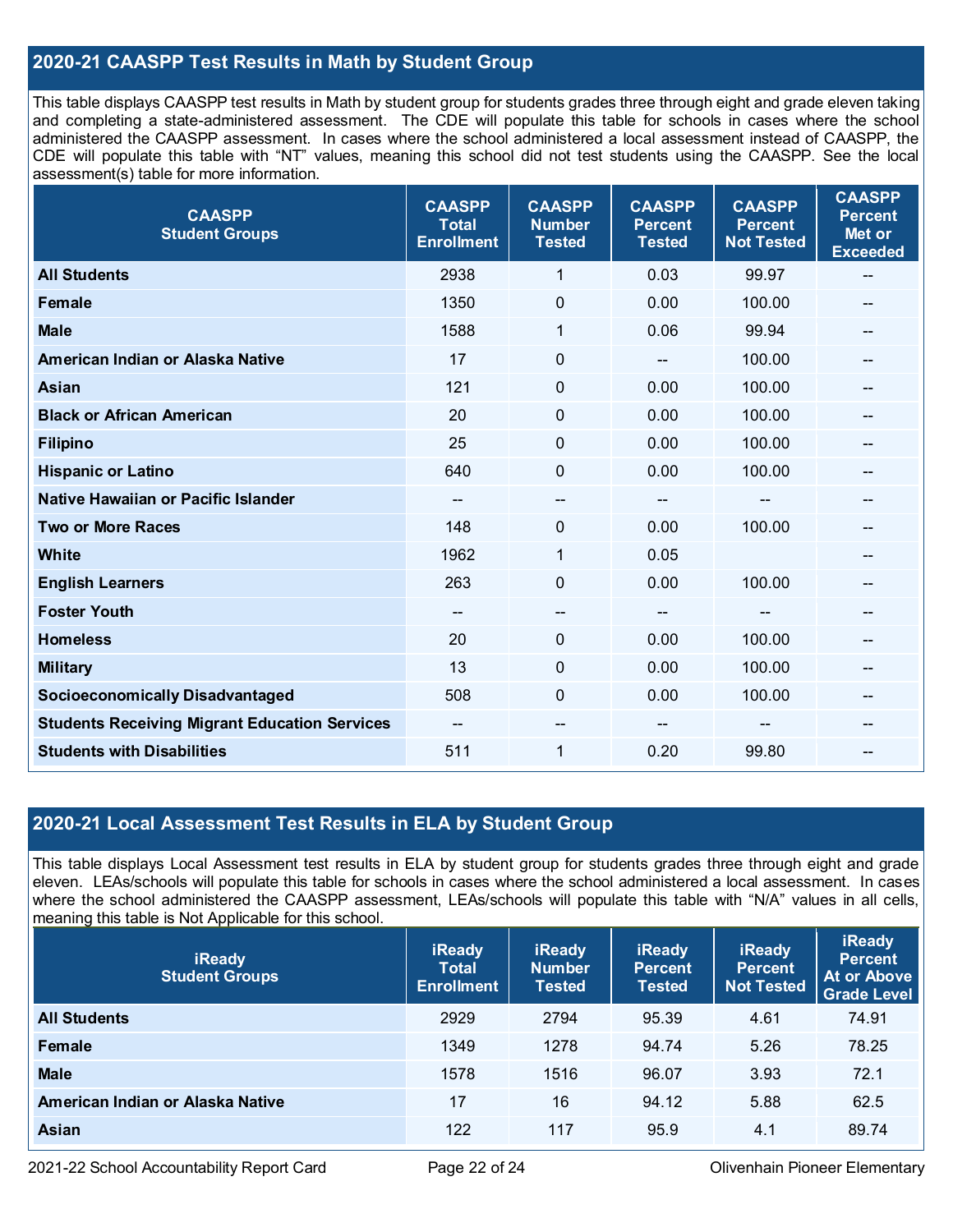| <b>Black or African American</b>                                                           | 20                                               | 18                                            | 90                                             | 10                                                 | 61.11                                                              |  |
|--------------------------------------------------------------------------------------------|--------------------------------------------------|-----------------------------------------------|------------------------------------------------|----------------------------------------------------|--------------------------------------------------------------------|--|
| <b>Filipino</b>                                                                            | 26                                               | 23                                            | 88.46                                          | 11.54                                              | 69.57                                                              |  |
| <b>Hispanic or Latino</b>                                                                  | 638                                              | 609                                           | 95.45                                          | 4.55                                               | 52.38                                                              |  |
| Native Hawaiian or Pacific Islander                                                        | 5                                                | 4                                             | --                                             | --                                                 | --                                                                 |  |
| <b>Two or More Races</b>                                                                   | 129                                              | 121                                           | 93.8                                           | 6.2                                                | 81.82                                                              |  |
| White                                                                                      | 1954                                             | 1872                                          | 95.8                                           | 4.2                                                | 81.04                                                              |  |
| <b>English Learners</b>                                                                    | 250                                              | 233                                           | 93.2                                           | 6.8                                                | 16.74                                                              |  |
| <b>Homeless</b>                                                                            | 7                                                | $6\phantom{1}$                                | --                                             | $-$                                                |                                                                    |  |
| <b>Socioeconomically Disadvantaged</b>                                                     | 382                                              | 354                                           | 92.67                                          | 7.33                                               | 41.81                                                              |  |
| <b>Students Receiving Migrant Education Services</b>                                       | 8                                                | $\overline{7}$                                |                                                | --                                                 | --                                                                 |  |
| <b>Students with Disabilities</b>                                                          | 570                                              | 525                                           | 92.11                                          | 7.89                                               | 47.81                                                              |  |
| <b>STAR</b><br><b>Student Groups</b>                                                       | <b>STAR</b><br><b>Total</b><br><b>Enrollment</b> | <b>STAR</b><br><b>Number</b><br><b>Tested</b> | <b>STAR</b><br><b>Percent</b><br><b>Tested</b> | <b>STAR</b><br><b>Percent</b><br><b>Not Tested</b> | <b>STAR</b><br><b>Percent</b><br>At or Above<br><b>Grade Level</b> |  |
| <b>All Students</b>                                                                        | 2929                                             | $\mathfrak{S}$                                |                                                |                                                    | --                                                                 |  |
| <b>Male</b>                                                                                | 1578                                             | $\mathbf{1}$                                  |                                                | $\qquad \qquad -$                                  | --                                                                 |  |
| <b>Hispanic or Latino</b>                                                                  | 638                                              | $\mathbf{1}$                                  |                                                | $-$                                                | --                                                                 |  |
| <b>Students with Disabilities</b>                                                          | 570                                              | 1                                             | --                                             | $- -$                                              | --                                                                 |  |
| *At or above the grade-level standard in the context of the local assessment administered. |                                                  |                                               |                                                |                                                    |                                                                    |  |

# **2020-21 Local Assessment Test Results in Math by Student Group**

This table displays Local Assessment test results in Math by student group for students grades three through eight and grade eleven. LEAs/schools will populate this table for schools in cases where the school administered a local assessment. In cases where the school administered the CAASPP assessment, LEAs/schools will populate this table with "N/A" values in all cells, meaning this table is Not Applicable for this school.

| <b>iReady</b><br><b>Student Groups</b> | <b>iReady</b><br><b>Total</b><br><b>Enrollment</b> | <b>iReady</b><br><b>Number</b><br><b>Tested</b> | <b>iReady</b><br><b>Percent</b><br><b>Tested</b> | <b>iReady</b><br><b>Percent</b><br><b>Not Tested</b> | <b>iReady</b><br><b>Percent</b><br><b>At or Above</b><br><b>Grade Level</b> |
|----------------------------------------|----------------------------------------------------|-------------------------------------------------|--------------------------------------------------|------------------------------------------------------|-----------------------------------------------------------------------------|
| <b>All Students</b>                    | 2929                                               | 2812                                            | 96.01                                            | 3.99                                                 | 58.78                                                                       |
| Female                                 | 1349                                               | 1285                                            | 95.26                                            | 4.74                                                 | 54.94                                                                       |
| <b>Male</b>                            | 1578                                               | 1527                                            | 96.77                                            | 3.23                                                 | 62.02                                                                       |
| American Indian or Alaska Native       | 17                                                 | 17                                              | 100                                              |                                                      | 35.29                                                                       |
| Asian                                  | 122                                                | 118                                             | 96.72                                            | 3.28                                                 | 77.97                                                                       |
| <b>Black or African American</b>       | 20                                                 | 18                                              | 90                                               | 10                                                   | 38.89                                                                       |
| <b>Filipino</b>                        | 26                                                 | 23                                              | 88.46                                            | 11.54                                                | 56.52                                                                       |
| <b>Hispanic or Latino</b>              | 638                                                | 622                                             | 97.49                                            | 2.51                                                 | 34.08                                                                       |
| Native Hawaiian or Pacific Islander    | 5                                                  | $\overline{4}$                                  | $\qquad \qquad -$                                | $-$                                                  | --                                                                          |
| <b>Two or More Races</b>               | 129                                                | 123                                             | 95.35                                            | 4.65                                                 | 68.29                                                                       |
| <b>White</b>                           | 1954                                               | 1872                                            | 95.8                                             | 4.2                                                  | 65.49                                                                       |
| <b>English Learners</b>                | 250                                                | 239                                             | 95.6                                             | 4.4                                                  | 12.13                                                                       |
| <b>Homeless</b>                        | 7                                                  | 6                                               | $\overline{\phantom{m}}$                         | --                                                   | --                                                                          |